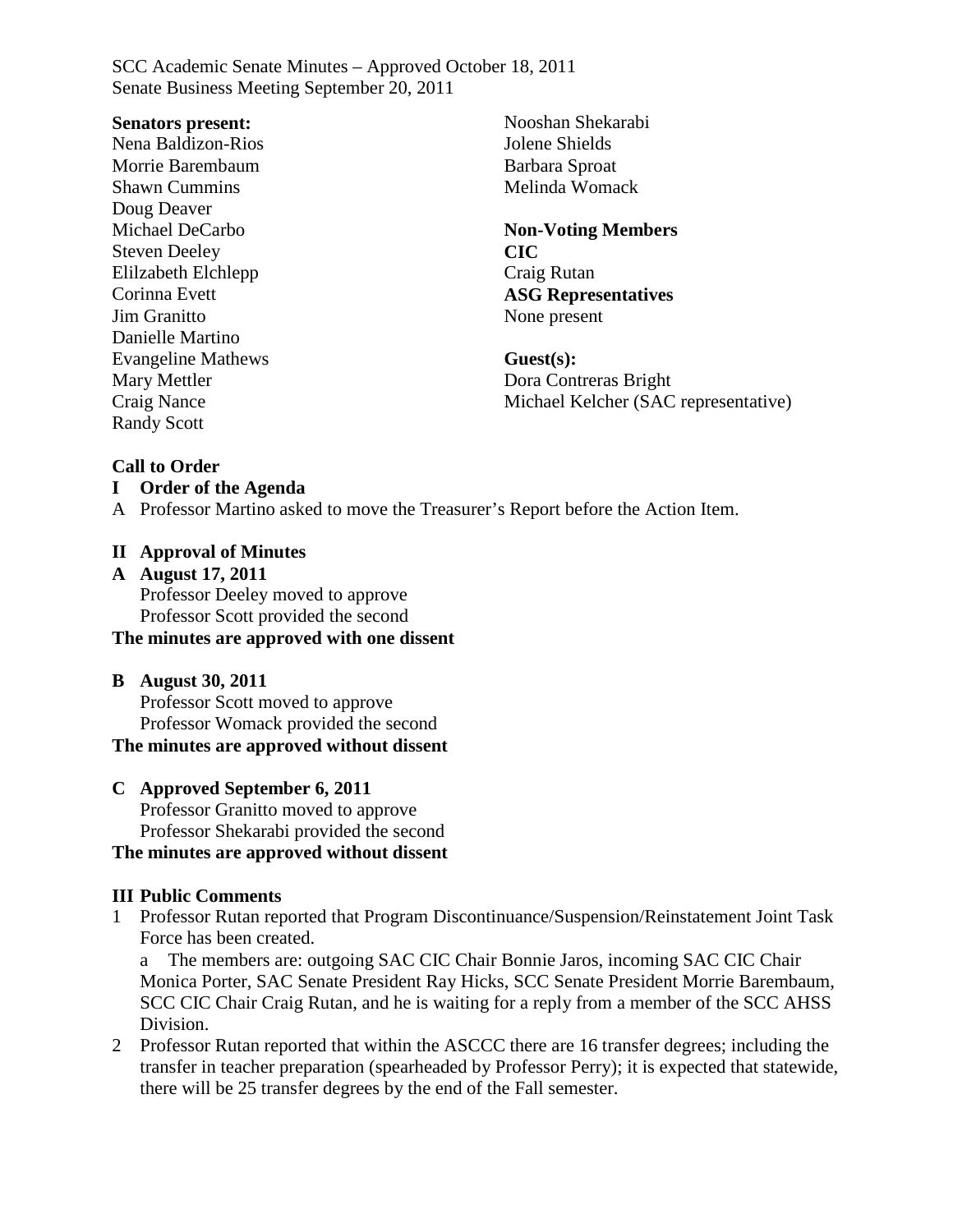- 3 Professor Martino stated that the noise from the Humanities Building construction is negatively impacting the classroom.
- 4 Professor Martino requested for any input that may aid her participation on the ASCCC Distance Ed Task Force.

## **IV Guest Curt Childress – Report on ITS**

- A Stated that at SCC there was a new hire to start during Summer to replace a position that had recently been vacated; unfortunately, that new hire declined the position; the position was reopened and then was frozen; thus ITS is now shared by two technicians, when once there were three.
- B He added, to compound the problem, that the staff member at the Help Desk is dealing with medical issues and is likely to retire in September; this position will likely be frozen, reducing ITS assistance even further.
- C He said, if given the option, Curt would rather have a Technical Specialist 1 (the first frozen position), rather than a replacement for the Help Desk.
- D Professor Evett stated that this is a District employee, not a College employee, and while this is a place for the District to take a cut, the impact is directly to the College, not the District.
	- 1 She further added that President Vazquez has identified four possible cuts for the new budget model: (1) SCC cuts, (2) SAC cuts, (3) District Office cuts, (4) District Wide Operation Cuts.
	- 2 She cautioned that the Faculty needs to be vigilant to ensure that cuts at the District are District Office Cuts, not District Wide Operation Cuts.
- E Curt Childress pointed out that in the 2007-2012 Technology Plan there were 873 computers at SCC, now there are 1560, about an 80% growth with less staff. E building has close to 200 computers, the Library has close to 200, the Science Center over 300, the Humanities Building will reach 400; at Continuing Education there are 636, whereas prior to moving to Batavia they had 135. In spite of the growth, they only have two IT specialists.
- F The short term plan is to bring a Technical Specialist from OEC over to SCC for 50% of his load.

## **V ASG Report**

None Given

## **VI Action Item – Professor DeCarbo**

- **A Discussion of the Treasurer's Report** (Appendix 1 2010/11 Expenditures)
- 1 Professor DeCarbo presented all of the expenditures from last year and explained which would be ongoing, and which were one time only.
	- a \$500.00 for TGIF, if it is to be ongoing remains to be determined.
	- b \$251.54 for the Fall Retreat will no longer be incurred, as the Senate decided to stop providing meals.
	- c An additional \$325.00 was spent for an additional participant at Fall Plenary.
	- d \$92.34 for the Faculty Excellence Program is a typical expense.
	- e \$42.76 for the Spring Retreat will no longer be incurred.
	- f \$70.69 for Adobe Acrobat was a onetime only operating expense.
	- g An additional \$650.00 was spent for two additional participants at Spring Plenary.
	- h \$725.00 for the Curriculum Institute is typical, but remains to be determined.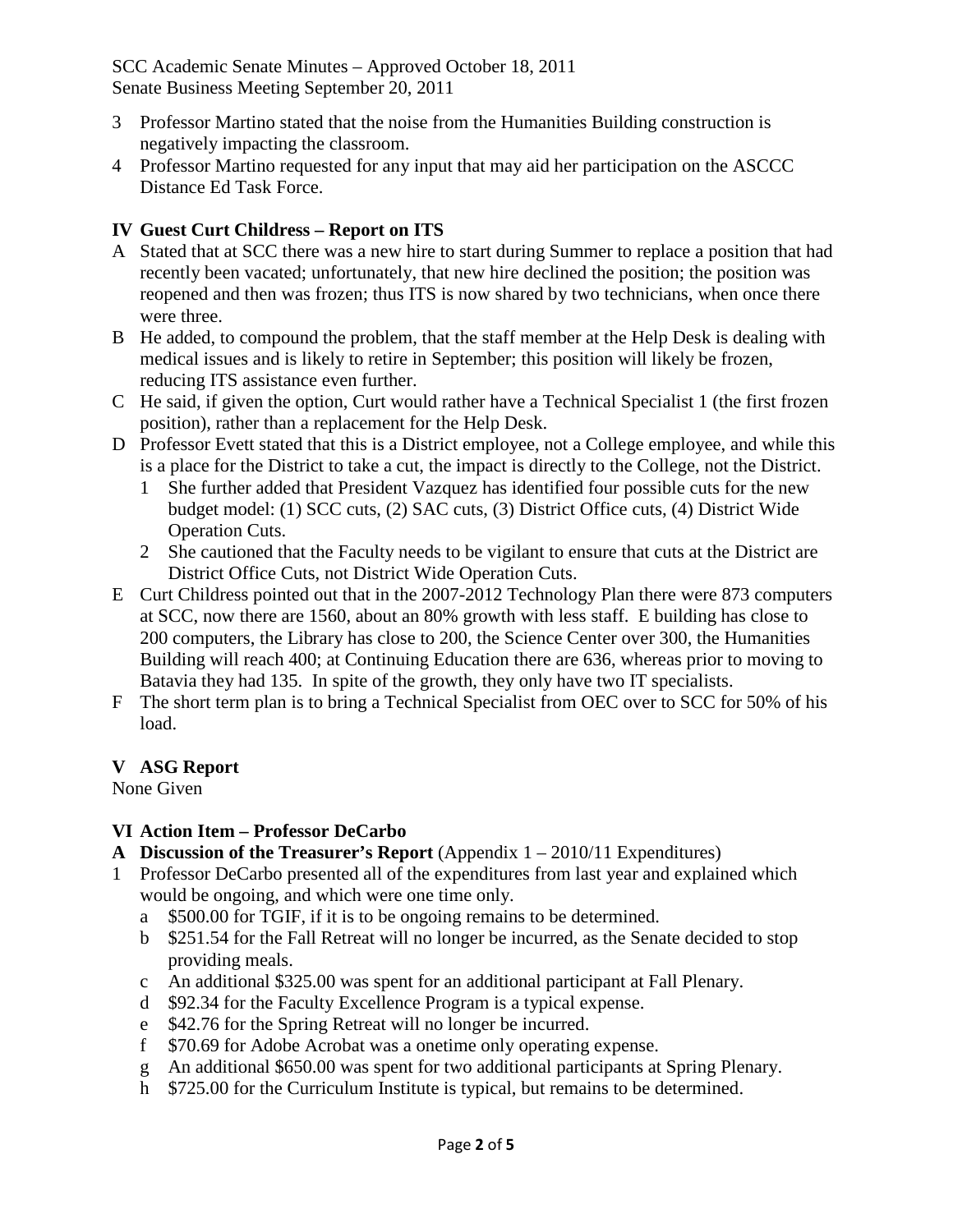- \$500.00 for the Golf Tournament, if it is to be ongoing remains to be determined.
- j \$619.31 and \$740.03 for Plenary Reimbursement is typically only for one participant; last year we sent three; one participant paid out of pocket for their travel.
- k \$1,250 for the Faculty Excellence is an ongoing expense.
- l \$680.73 for plaques; however \$430.00 was a onetime only expense.
- m \$159.40 for the Faculty Leadership Institute is not a typical expense, but may occur again1.
- n \$3,934.00 for the perpetual Scholarship is a onetime only expense.
- o \$725.00 for the Leadership Institute is not a typical expense, but may occur again.
- p \$725.00 for the Leadership Institute was in error and should not happen again.
	- i President Barembaum explained that an Adjunct Faculty had asked about participation in the Leadership Institute; he had told her there were scholarship opportunities. She registered for the Institute but failed to cancel before the deadline; as a result, SCC is responsible.
- q \$500.00 for the Scholarship will no longer be incurred, but many believe this money should be saved towards rebuilding the reserves.

## **During Discussion**

- 1 Professor Nance determined that approximately \$6,400 of the \$13,465.80 were one time only; thus if the Senate were to fund all that they have in the past, it would need a budget of approximately \$7,100.
- 2 Professor DeCarbo said that currently the Senate brings in \$4,500.00 in dues, and with the new hires and aggressive promotion, this should raise to a minimum of \$5,000.00.
- 3 Professor DeCarbo recommended that the Senate determine whether the Senate should put limits on travel and hotel costs as well as setting a per diem.
- 4 Professor DeCarbo explained that one representative at the Fall and Spring Plenary is a District representative and the cost should be incurred by the District.

## **B Action on the Survey** (Appendix  $2 - \text{Dues Survey}$ )

- 1 Professor DeCarbo presented a survey regarding Senate dues allocation.
- 2 Upon much discussion, it was suggested that the order of the questions be altered and be distributed electronically.

Professor Cummins moved to distribute the altered survey.

Professor Granitto provided the second.

## **The amended survey was approved for distribution.**

## **VII Discussion Items**

## **A Senate Communication for representatives and committees**

1 Professor DeCarbo reminded the senators that it was their duty to communicate to their discipline grouping in a timely fashion; he said that they were not to wait for the minutes, but rather take notes on the agenda and distribute the information to their constituents within the same week of the Senate Business Meeting.

## **B Treasurer's Report placed before the Action Item**

**C Basic Skills Plan – Professor Roe** (Appendix 3 – Basic Skills)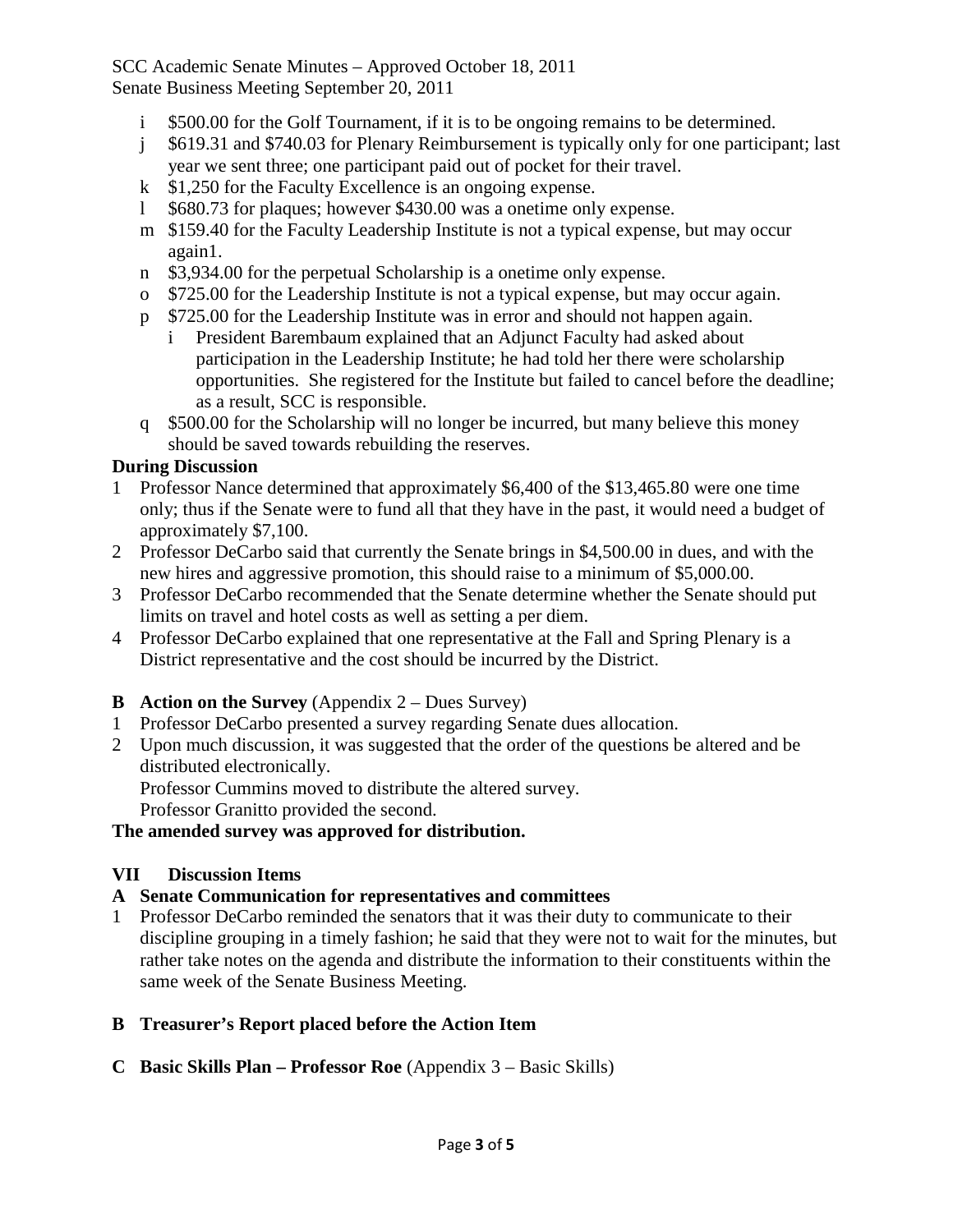- 1 The State has awarded \$128 million for Basic Skills; there is a new administrator at the State level that is making the Colleges more responsible for implementation.
- 2 The prior template lacked a method for outcome assessment, or implementation; now there is a new template that includes:
	- a The end of year expenditures report.
	- b The narrative, to list and describe SCC's top five interventions.
		- Specifically how these interventions have impacted our ARCC report numbers.
	- c The next section asks for analysis of the two BSI funded Programs.
		- i SCC is showing tremendous growth in the pre-post test; but this is not translating into successful course completion, although the numbers indicate that SCC is helping students.
- 3 Professor Roe asks that this be a first reading and that it come forth to the Senate for approval on October 4, 2011.

## **D Honor's Program Advisory Committee request to become a committee under the senate.**

- 1 Professor Shekarabi announced that the Honors Committee would like to be included within the Senate Governance structure.
- 2 Professor Elchlepp stated that the program has moved to Student Services and Ruth Babeshoff is the current Administrator and Sharon Wright is the Honor's Coordinator and is receiving some release time.
- 3 She further stated that SAC Honor's program has been part of SAC Senate.
- 4 Upon much discussion, it was decided that the HPAC should continue to pursue this goal.

## **E Resolution to transition the senate to a more formal process – Professor Martino**

- 1 Presented two resolutions regarding Senate Processes (Appendix 4 Resolutions )
	- a The first is to institutionalize a transition from action items from the floor to formal resolutions.
	- b The second is to codify the formation of Task Forces and the reporting responsibilities of the committees and task forces that fall within the Senate's purview.

## **F Setting Committee Meeting Dates and Times – Professor Evett**

- 1 Stated that Vice President Mora has made it known that it is difficult for the Administrators to schedule their time when committees change their meeting times.
- 2 She stated that she is asking that the Faculty create a grid for permanent long time standing meetings; is it possible to make this, or set an agenda for the year, or some other system?

## **During Discussion**

- Professor Nance stated that the advantage of the grid is people can adjust their schedule to meet the committee time, a disadvantage is that this precludes some from participating.
- Professor Evett asked if there should be set times for the larger meetings? Like EMP, CIC, Senate; further, she asked, should the Faculty have to adjust their schedules to accommodate Administrators' needs.

Professor Rutan stated that two governance committees cannot meet at the same time.

Professor Evett directed the Senators to ask their constituents for feedback on the formation of a grid.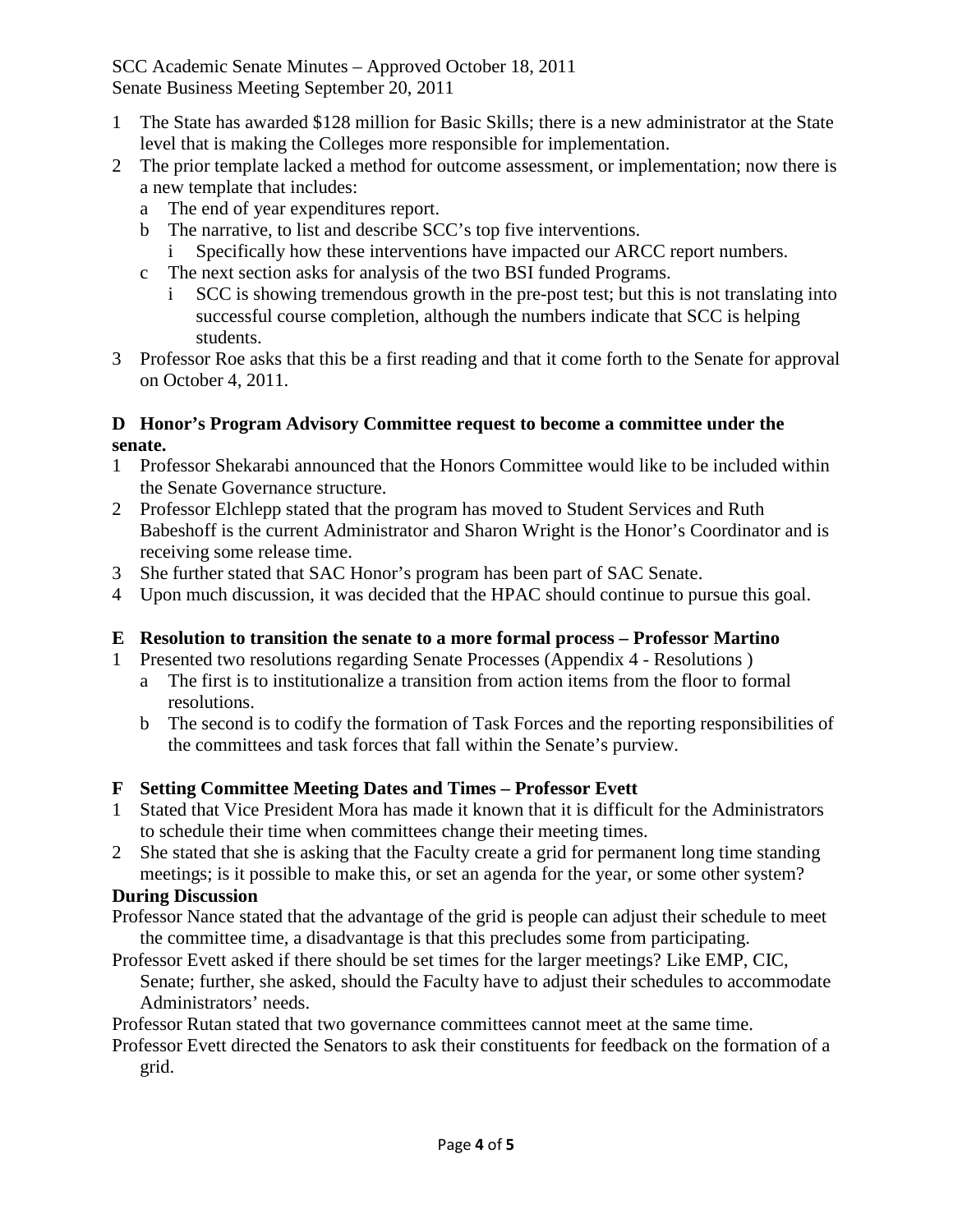## **G Reminder of the September 26, 2011 Board of Trustees Meeting - President Barembaum**

- 1 Everybody come, let's show a lot of Faculty.
- 2 There will be a public Forum for the FARSCCD 4:30 SC 105

## **VII Reports Discussion**

## **A Curriculum - Professor Rutan**

- 1 The Joint Task Force is finalized; Professor Maureen Roe will serve as the sixth number.
- 2 Welcomes any arguments regarding course repetition to be presented at the regional meeting this Friday.
- **B SAC Senate Report**
- 1 No report given
- **C Technology – Professor Scott**
- 1 No report given
- **D Facilities – Craig Nance**
- 1 No report given

*Professor DeCarbo moved to adjourn Professor Shekerabi seconded the adjournment.* **The meeting is adjourned without dissent.**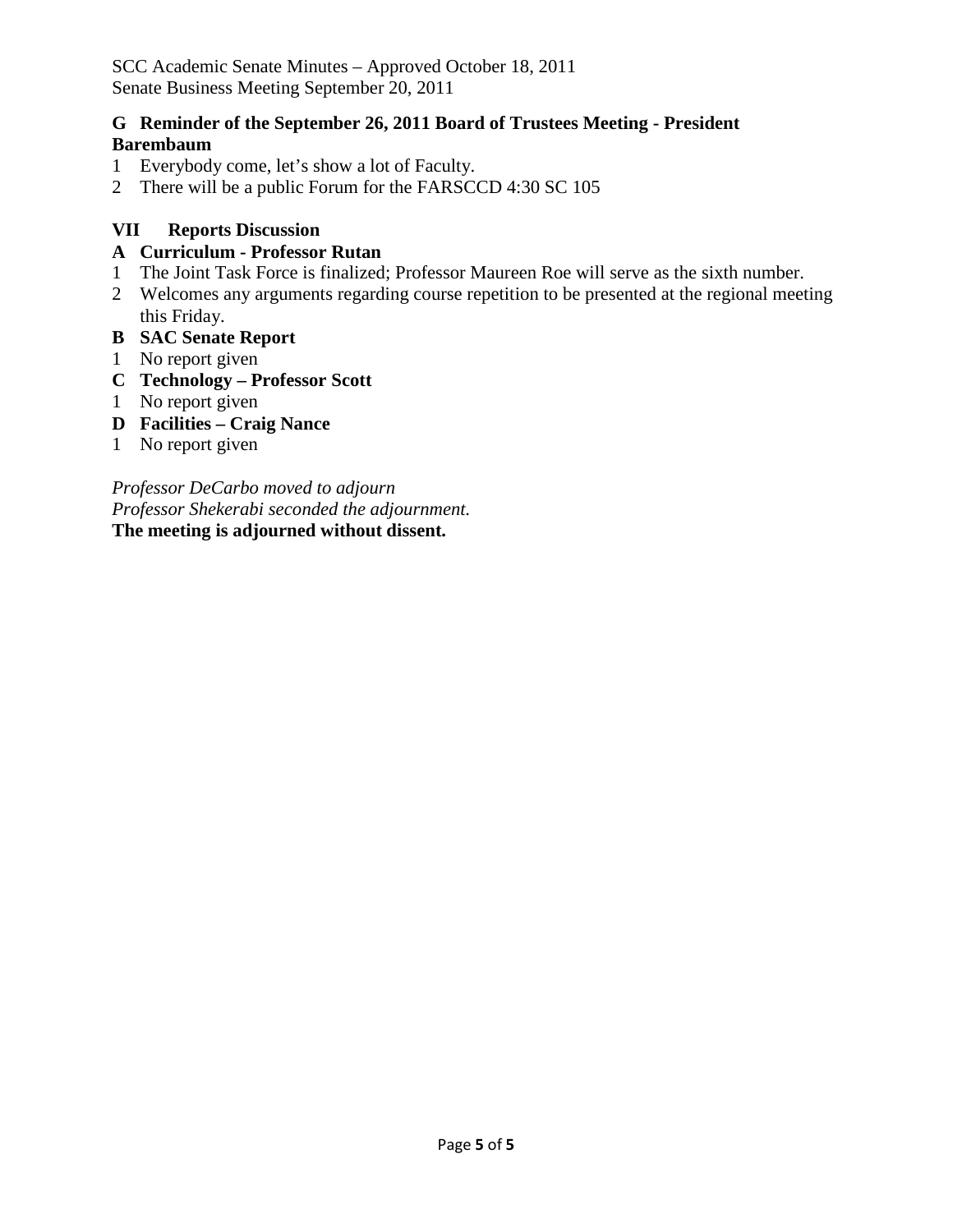## 2010-11 Senate Expenditures

| <b>DATE</b> | <b>ITEM</b>                    | <b>AMOUNT</b> |
|-------------|--------------------------------|---------------|
| 30-Sep TGIF |                                | 500           |
|             | 11-Oct Fall Retreat            | 251.54        |
|             | 10-Nov Fall Plenary            |               |
|             | M. Barembaum                   | 325           |
|             | D. Martino                     | 325           |
|             | C. Evett                       | 325           |
|             | 6-Dec Fac. Exc. Refrsh/program | 92.34         |
|             | 19-Jan Spring Retreat          | 42.76         |
|             | 26-Feb Adobe Acrobat           | 70.69         |
|             | 11-Apr Spring Plenary          |               |
|             | M. Barembaum                   | 325           |
|             | D. Martino                     | 325           |
|             | C. Evett                       | 325           |
|             | 18-Apr Curriuc Institue        | 725           |
|             | 21-Apr Golf Tourn              | 500           |
|             | 21-Apr Plenary Reimbursement   |               |
|             | M. Barembaum                   | 619.31        |
|             | 27-Apr Plenary Reimbursement   |               |
|             | D. Martino                     | 740.03        |
|             | 10-May Fac Ex. Award           | 1250          |
|             | 11-May Fax Ex. Trohpies        | 680.73        |
|             | 20-May Ldrshp Inst. Travel     | 159.4         |
|             | 26-May Perpetual Scholar.      | 3934          |
|             | 15-Jun Ldrshp Inst. Fees       |               |
|             | $\overline{C}$ . Evett         | 725           |
|             | L. De Morneau                  | 725           |
|             | 11-Jul Scholarship             | 500           |
|             | <b>TOTAL</b>                   | 13465.8       |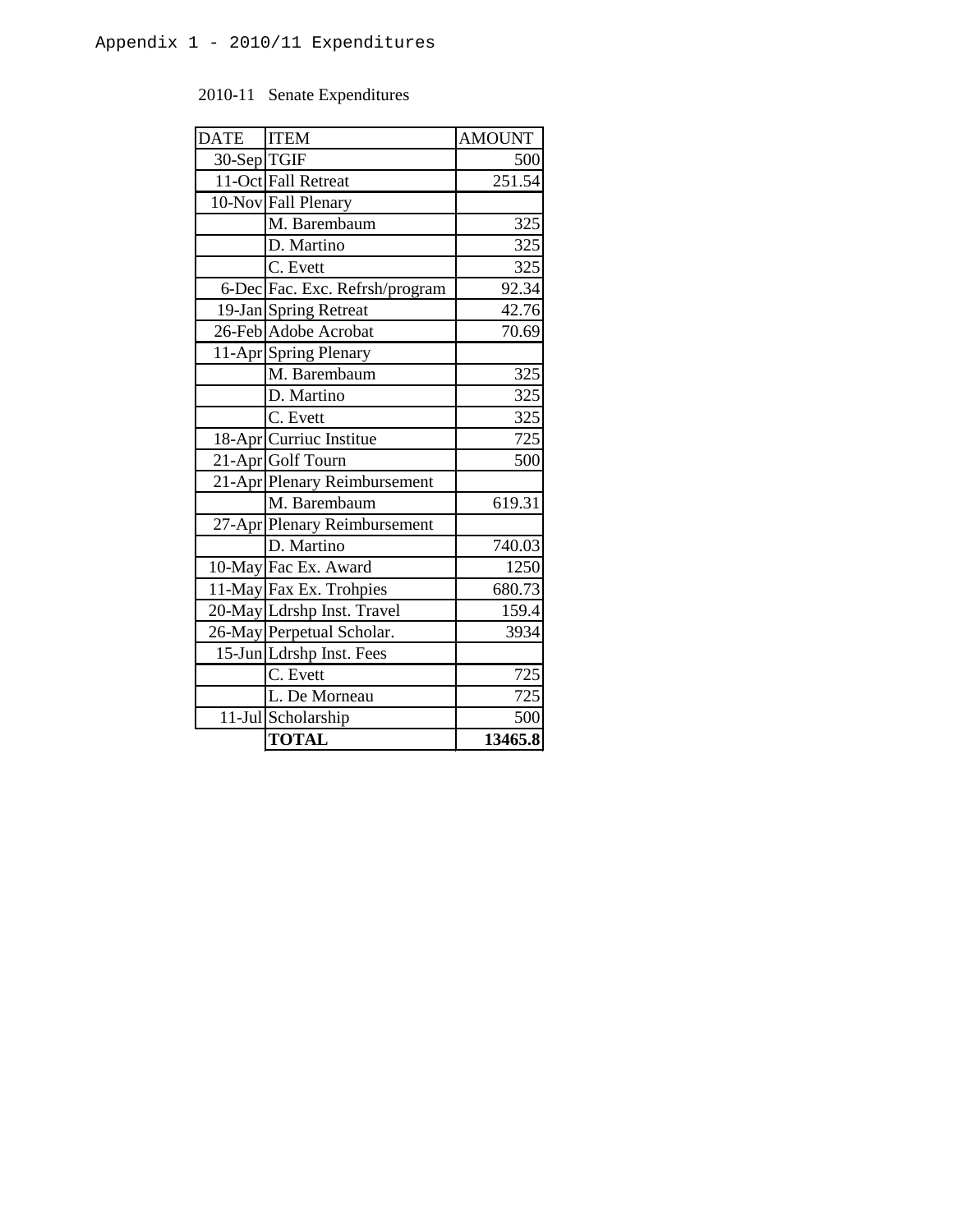September 13, 2011

Dear Colleagues

The Senate would like to hear directly from you so that we can better serve you and prepare for the 2011-2012 Academic year.

As you may know, four years ago, the College decided to suspend all conference expenses; an unforeseen consequence of this action was that all College funding for Senate participation in State Senate Plenary Meetings and Institutes was eliminated. As a result, our Senate has been funding the majority of our expenses to participate in these activities. This has lead to four years of deficit spending. Unfortunately, this did not come to the Senate's attention until the Spring of last year, when we were debating whether to pursue the perpetual Senate Scholarship.

In light of rising costs of travel and expenses, in addition to the \$3,934 we spent to secure the perpetual Senate Scholarship, and four years of not receiving district monies we once did, our reserves have dropped. If we continue to fund all that we once have, our reserves will soon be depleted. Therefore, we must collectively decide how to allocate the approximate \$4,750.00 the Senate collects in dues.

In order for this to happen, please take a few minutes to respond to the following survey. The results will be tallied in secret and all respondents will be kept anonymous, even from those that will tally the results.

Thank you for your time,

Respectfully submitted on behalf of the SCC Academic Senate,

Michael DeCarbo Secretary/Treasurer SCC Academic Senate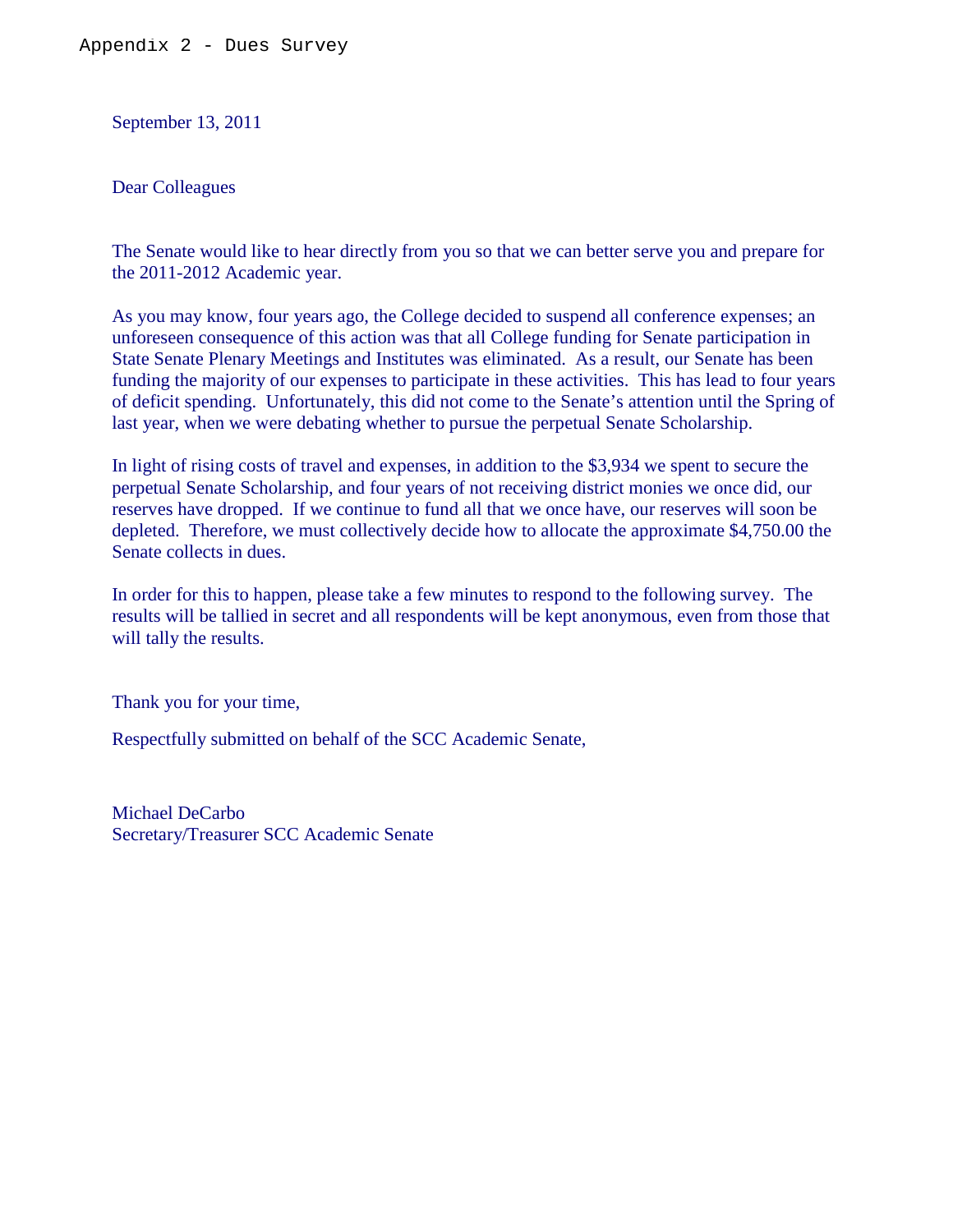Appendix 2 - Dues Survey

Please circle the answer that best represents your response, return in the envelope provided with your signature across the seal. Survey responses will be tallied anonymously.

*The State Plenary Meetings serve the function of determining such State wide governance as minimum quals; repeatability, etc. Registration fees are \$325.00 and travel expenses can range from \$300.00 to \$700.00 for each participant.*

#### **1 The Senate should continue to send representatives to the State Plenary Meetings.**

Very Important Important Neutral Unimportant Very Unimportant

*The Curriculum Institutes serves the function of informing on current state reqs, etc. Registration fees are \$550.00 and travel expenses can range from \$300.00 to \$700.00 for each participant.*

#### **2 The Senate should continue to send representatives to the Curriculum Institute.**

Very Important Important Neutral Unimportant Very Unimportant

*The State Senate sponsors other Institutes; such as one on Senate Leadership, Student Learning Outcomes, etc. Registration fees start at \$325.00 and travel expenses can range from \$300.00 to \$700.00 for each participant.*

#### **3 The Senate should continue to send representatives to other State Institutes.**

Very Important Important Neutral Unimportant Very Unimportant

*The Senate has funded TGIF and the Golf Tournament \$500.00 to procure items to be auctioned at their fundraisers.* 

## **4 The Senate should continue to donate \$500.00 to TGIF**

Very Important Important Neutral Unimportant Very Unimportant

## **5 The Senate should continue to donate \$500.00 to the Golf Tournament**

Very Important Important Neutral Unimportant Very Unimportant

*The Senate has funded Buy the Book \$500.00 to assist students with Textbook costs.*

#### **6 The Senate should continue to donate \$500.00 to Buy the Book**

Very Important Important Neutral Unimportant Very Unimportant

*The Senate has funded a \$500.00 Senate Scholarship, as this is no longer needed, the Senate could allocate this money for savings to rebuild the reserves.*

#### **7 The Senate should allocate \$500.00 to rebuild the reserves.**

Very Important Important Neutral Unimportant Very Unimportant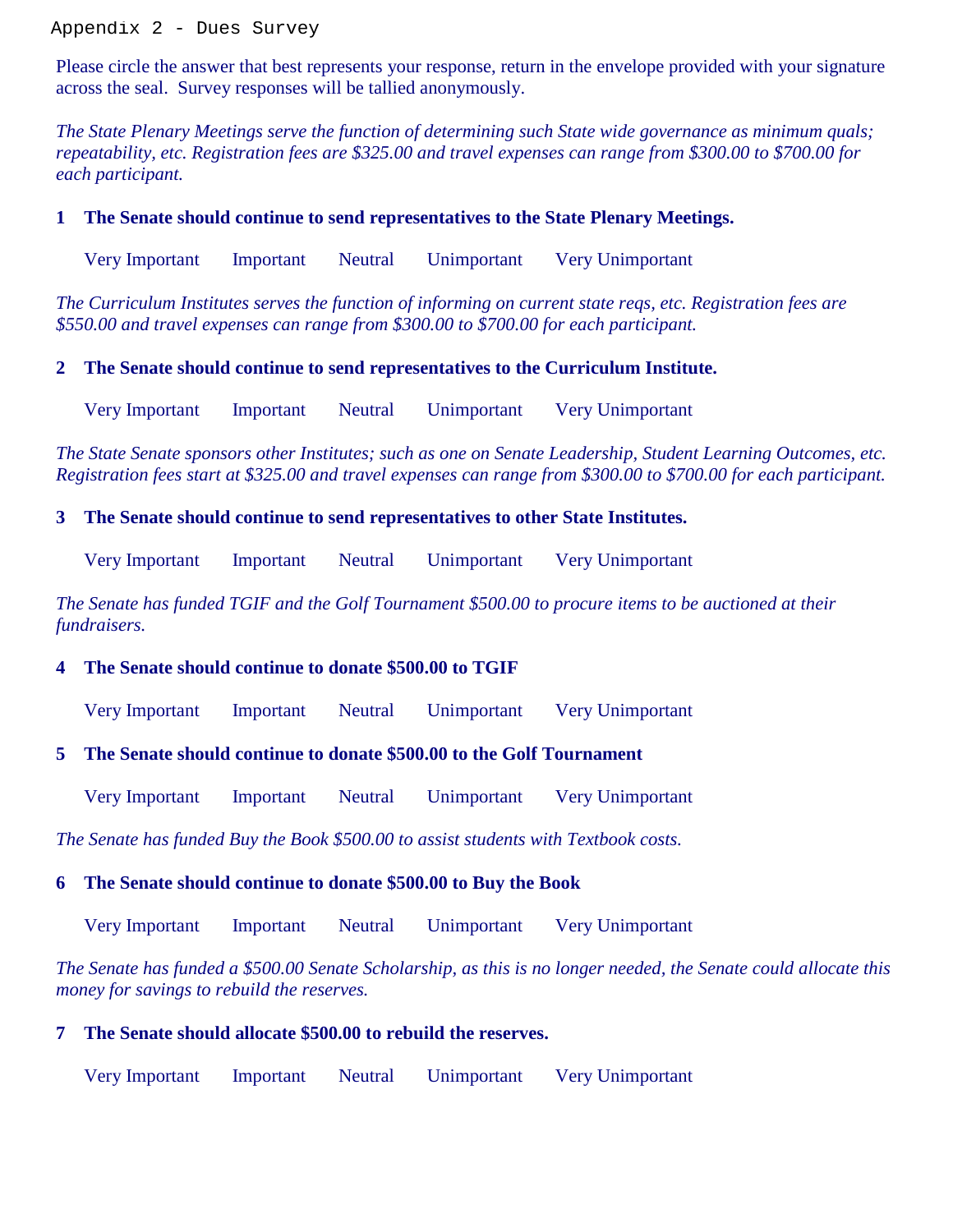*The Senate and the Foundation provide \$1,250.00 each to the Faculty Excellence award. Currently, the adjunct recipients do not receive a monetary reward, however there has been much discussion that this should be done. If the senate were to award \$250.00 to the OEC and SCC Adjunct Faculty Excellence award:*

#### **8 The Senate should award \$250.00 to the OEC and SCC Adjunct Faculty Excellence recipient.**

Very Important Important Neutral Unimportant Very Unimportant

#### **9 It would be best to take \$500.00 from the currently allocated \$2,500.00**

Very Important Important Neutral Unimportant Very Unimportant

#### **10 It would be best to contribute \$250.00 more and receive matching funds from the Foundation.**

Very Important Important Neutral Unimportant Very Unimportant

*Currently, approximately 95 of the 105 SCC Faculty, voluntarily pay \$50.00 in dues. Clearly, if the Senate were to fund all of the above, the Senate would be in deficit.*

#### **11 It would be best for the Senate to raise dues.**

Very Important Important Neutral Unimportant Very Unimportant

#### **12 If the Senate were to raise dues, I would be willing to pay: (please select one)**

| $$5.00$ more a year, for a total of \$55.00   | $$10.00$ more a year, for a total of $$60.00$ |
|-----------------------------------------------|-----------------------------------------------|
| $$15.00$ more a year, for a total of $$65.00$ | \$20.00 more a year, for a total of $$70.00$  |
| \$25.00 more a year, for a total of $$75.00$  | \$30.00 more a year, for a total of \$80.00   |

*The Senate is currently seeking to regain the College funding we once did, in order to do this effectively, please respond to the following:*

#### **13 The Senate should continue to pursue District funding to pay for Plenary attendance.**

Very Important Important Neutral Unimportant Very Unimportant

#### **14 The Senate should continue to pursue District funding to pay for Curriculum attendance.**

Very Important Important Neutral Unimportant Very Unimportant

#### **15 The Senate should now pursue District funding to pay for Plenary attendance.**

Very Important Important Neutral Unimportant Very Unimportant

### **16 If you would like to leave any comments, please do so in the space provided:**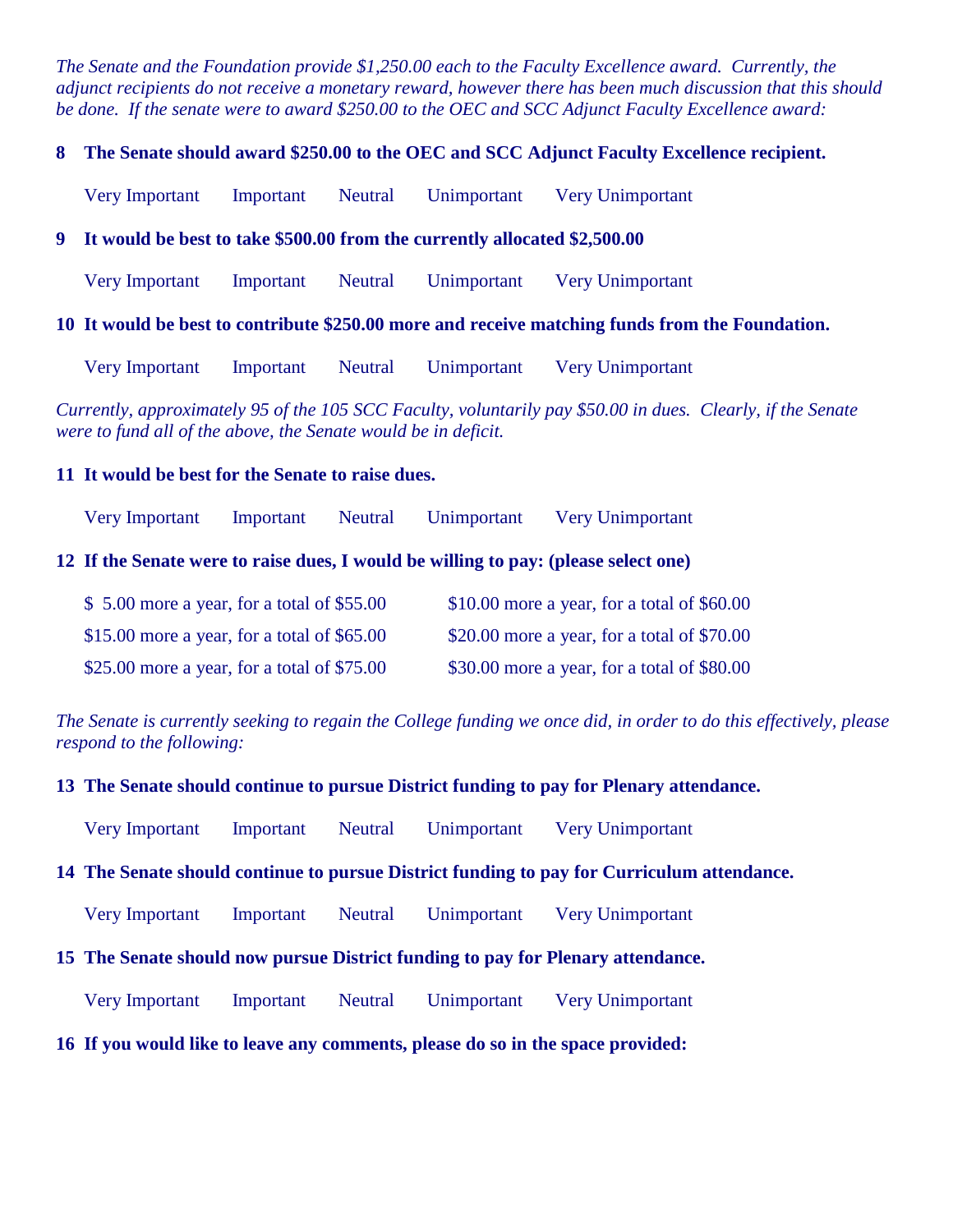# BASIC SKILLS State Report 2011-2012 DRAFT 4

## 2007-2010 Basic Skills Completion and Improvement Rates for Credit Courses

#### **Narrative Response**

Below, you have been provided with your college's basic skills credit course completion and improvement rates for 2007-2010, the same data that is used in the ARCC Basic Skills Supplemental Report in Tables E2/E3.

|                  | 2007-2008 | 2008-2009 | 2009-2010 |
|------------------|-----------|-----------|-----------|
| Mathematics      | 55.5      | 49.8      | 54.1      |
| <b>Writing</b>   | 62.3      | 55.5      | 61.0      |
| Reading          | 53.0      | 54.7      | 63.2      |
| ESL              | 72.4      | 80.6      |           |
| All Basic Skills | 60.5      | 58.0      | 76.2      |
|                  |           |           | 59.9      |

Annual Successful Course Completion Rate for Credit Basic Skills Courses (in nercont)

Improvement Rates for ESL and Credit Basic Skills Courses over three years (in percent)

|                  | 2005/06 to<br>2007/08 | 2006/07 to<br>2008/09 | 2007/08 to<br>2009/10 |  |
|------------------|-----------------------|-----------------------|-----------------------|--|
| Mathematics      | 55.4                  | 64.6                  | 67.2                  |  |
| <b>Writing</b>   | 65.3                  | 67.9                  | 62.2                  |  |
| Reading          | 56.3                  | 52.3                  | 67.9                  |  |
| ESL              | 46.2                  | 82.3                  | 59.2                  |  |
| All Basic Skills | 58.4                  | 63.2                  | 65.6                  |  |

## Questions from Sec. 2 (Limited to 200 word responses for each)

1. In terms of expenditure from the basic skills allocation, what were the top five basic skills activities/interventions for your college during the last year?

| Activity/Intervention                                                                                                                         | <b>Effective Practices ID</b>            |
|-----------------------------------------------------------------------------------------------------------------------------------------------|------------------------------------------|
| Support racilitation and coordination of the campus writing center                                                                            | D.2.1.4                                  |
| Support facilitation and coordination of the campus Math Study Hall (MaSH)                                                                    | D.2.2,4                                  |
| Support mandatory orientation for Basic Skills matriculated students during the<br>summer                                                     | A.4.1,2 B.1.1,4<br>B.3.1 D.9.2           |
| Offer academic probation workshops to remove students from probationary status                                                                | A.4.1,2<br>B.1.1,4<br>$B.3.1\quad D.9.2$ |
| Support English/ESL faculty and staff's efforts to review and develop more effective<br>placement procedures with the use of a writing sample | B.1.3.5                                  |

2. In what way do you think these five activities/interventions impacted your basic skills improvement and completion rates? Please explain.

Santiago Canyon College's five interventions provide an effective holistic approach for assisting basic skills students, through the collaborative efforts of the English, math, ESL, and counseling departments. From the onset of matriculation, more than 600 basic skills students participate in mandatory orientation where they are exposed to college expectations, study skills, and a recommended schedule exclusively comprised of foundations courses: developmental English/ESL, math, reading, and counseling. Furthermore, their placement into English or ESL is validated by the joint efforts of faculty members from both departments who determine course level based on normative writing samples and multiple measures rather than a multiple-choice placement test. Once advised into the appropriate courses, approximately 2,500 basic skills math and English students receive supplementary instruction and guidance in our Writing Center and Math Study Hall (MaSH) which directly align with their regular classroom curriculum. If a basic skills student begins to struggle academically and is placed on academic probation, SCC counselors offer workshops to get these students back on the course to success. Ultimately, SCC's individual activities/interventions collectively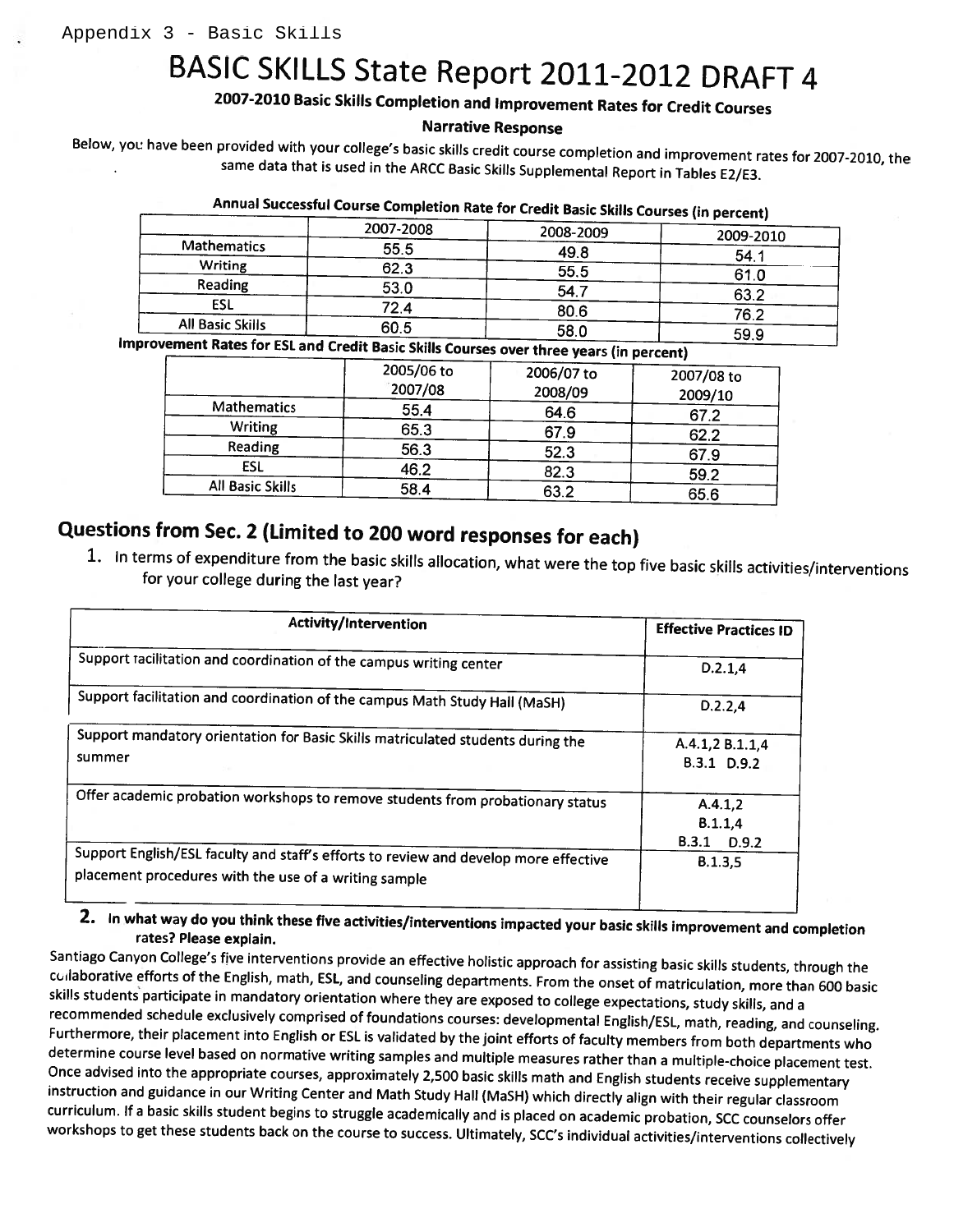demonstrate slow but steady progress as evidenced by the 7% increase in our improvement rates for basic skills students over the identified years.

#### 3. What activity/intervention worked particularly well for your college/center? Please explain.

Although there is progress associated with each one of our activities, Early Decision orientation and registration seem to be especially effective. Early Decision is a program that entitles high school seniors from four high schools in the Orange Unified School District to go through the matriculation and registration process for fall semester while also providing critical information on SCC programs and services. Each fall, approximately 625 basic skills students participate in an orientation with a counselor, receive their mandatory placement test results for English and math, and are advised into their fall schedules, with the intent to encourage them to take their basic skills classes immediately. SCC counselors present students with a variety of fixed offerings/course pairings which guarantee a full-time schedule designed specifically for basic skills learners. Before the Early Decision program was implemented, students would often enroll in transfer-level psychology, political science, and history classes while taking developmental writing, thereby lowering their chances of passing. Specifically, SCC research data from Fall 2008 show that students who were placed into remedial math and or English but chose to enroll in Political Science 101 had only a 60% success rate; however, students who had completed their pre-collegiate coursework before taking Political Science 101 had a 72% success rate. In essence, the Early Decision orientation with SCC counselors along with the course pairings for matriculating students are effectively promoting success within the basic skills population.

#### 4. What activity/intervention didn't work well for your college/center? Please explain.

According to the ARCC report, the activities in the campus Writing Center over the last three years do not reflect observable differences in success rates. However, those numbers do not accurately depict our impact on basic skills students, nor do they represent the fault of faculty. Informal data collected at the end of the semester indicates improvement in students' perception of their writing abilities even though that perception may not be directly translating to their successful completion of English courses. Of the 387 respondents to a short survey given in the Writing Center during the fall of 2009, for example, 86% (332) reported that the Writing Center better prepared them for English 101 and assisted them in writing essays for courses in other disciplines, such as Human Development and History, specifically by giving them a stronger understanding of grammar. What has not worked well is determining what additional activities to address in the Writing Center curriculum that will more extensively support and align with the objectives of the basic skills courses. Although grammar instruction is a strong Writing Center component and an integral part of our developmental education courses' student learning outcomes, it is just one component, and one of our major planned action items for the coming year is to explore what other elements need to be included in the core Writing Center curriculum to better link it to course success rates.

#### 5. What challenges did you face in engaging in these activities/interventions?

Although the Basic Skills Initiative has helped to support funding for our Writing Center and MaSH, external economic factors have impacted these programs, resulting in cuts to the college's general funds and a reduction in sections and offerings. In 2007-2008, when the Writing Center became an extension of the classroom curriculum, student success rates increased by 9%. The following year (2008-2009) that number declined by 6%. That was the same year when the lean budget dictated a 21% cut to the Writing Center's hours of operation-from 738 total hours for fall, spring, and summer down to 592 hours. Another challenge is the struggle to staff thirty-four basic skills courses and Writing Center hours each semester with full-time faculty or veteran adjuncts. Instead, we typically have more than 40% staffed by adjuncts and some even brand new to our campus. The Writing Center facilitator strains to coordinate the efforts of the faculty to create consistency in curriculum delivery. Prior to BSI funding, both the Writing Center and MaSH did not have permanent locations which limited their accessibility to students. Although they now have allocated spaces, the rooms are insufficient to serve all basic skills students, housing only one or two classes at a time. In essence, SCC has been challenged in terms of our facilities, funding, and staffing.

6. What type of support, financial and otherwise, do you need to engage more deeply in these activities/interventions? It is clear from the evaluation of our programs that we need continued financial and administrative support to increase the success of our basic skills students as they work their way into transfer-level courses. Specifically, we hope that the college recognizes the importance of all of our basic skills projects and prioritizes them as institutional commitments. In doing so, we could expand our Early Decision program beyond just one school district and offer more workshops to students on academic probation; we could permanently alter our English placement testing procedures to include a writing sample and further scrutinize our assessment tools. with respect to student learning outcomes. We could strengthen campus-wide access to our learning centers and add Instructional Assistants to both MaSH and the Writing Center. Furthermore, we could broaden the Accelerated Learning Program (ALP) implemented by the English Department as a pilot this semester, allowing students placed one level below English 101 to still enroll in the class as long as they take an additional 2 unit Foundations course. Finally, as more is demanded of us in terms of assessment, we need strengthened support from our district research department to track our students' progress through the basic skills sequence, so we can accurately gauge which intervention measures are working and which are not.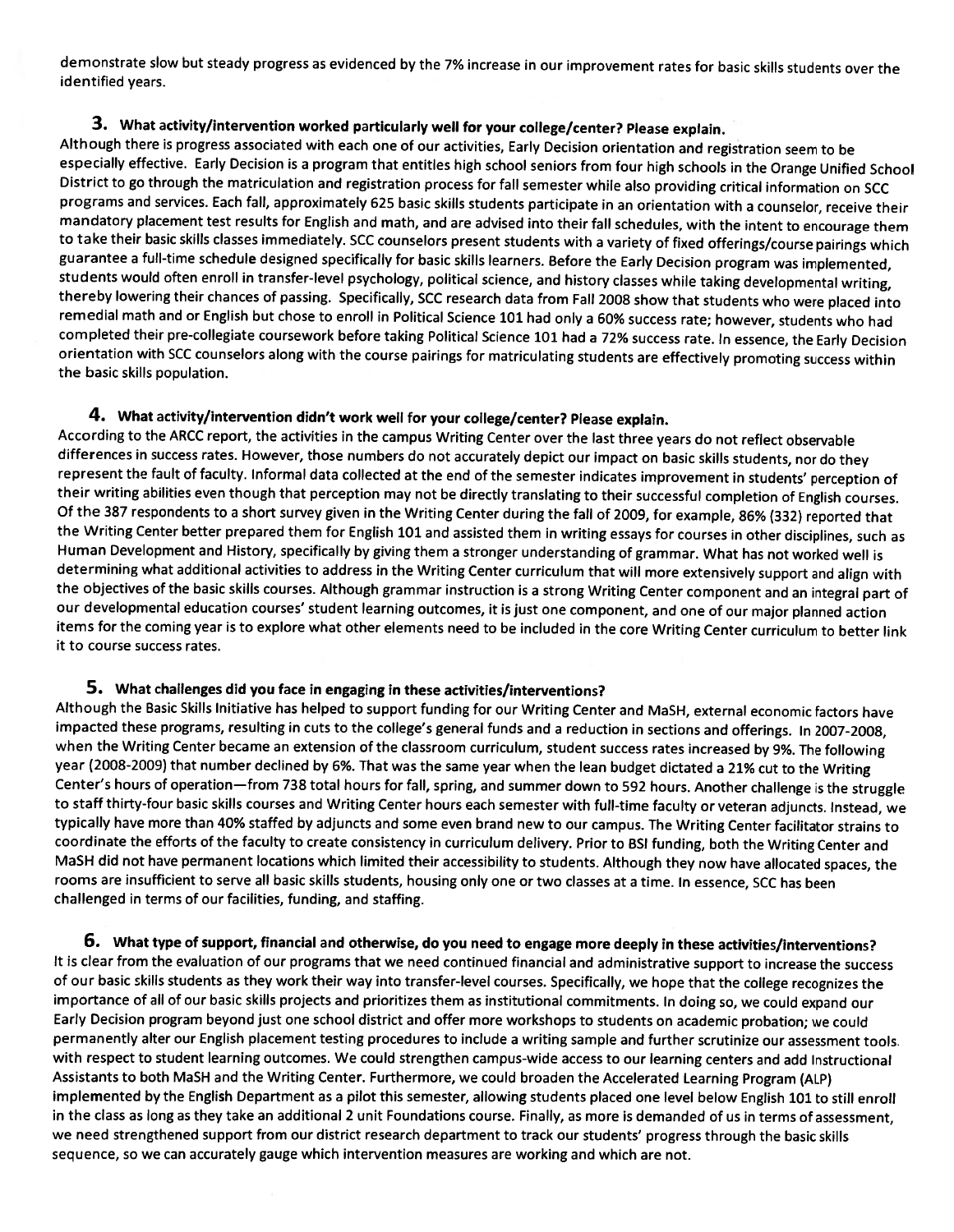#### 7. Additional comments

When considering the basic skills improvement rates for both math and English, we are encouraged to see a 5% increase over the last fiv years (from 59.6% to 65%). The annual course completion rate for credit English basic skills has remained fairly constant over the three time periods. Although some of our numbers are below passing, we are still higher than the state average where less than 55% of students complete recommended remedial courses. As noted in the 2011 program review for SCC's English Department, we have a high success rate (62.26%) in our three basic skills courses (N50, N60, and 061) than in English 101, our Freshman Composition course (59.7% Although we strive to bring both numbers up to passing, we attribute the higher number partly to the increased support services we provide in the Writing Center. Again, the Math and English Department are confident that part of our progress has resulted from the added instruction and directed learning associated with the campus MaSH and Writing Center and with the guidance of SCC counselors who are successfully walking our basic skills students through the placement, advisement, and orientation processes.

## Section 3 of the Report: Data Analysis of Two BSI-Funded Programs: Writing Center and MaSH

## Background Information on the SCC Writing Center

At Santiago Canyon College, as of 2007-2008, all students enrolled in our two major developmental writing courses, English N60and 061, are required to attend an additional 50 minutes each week in the Writing Center where they work on a uniform curriculum reemphasizing key concepts covered in these basic skills courses and providing students with extra opportunities to ask questions, collaborate with peers, and improve their writing assignments. The instructor for the Writing Center session is usually not the professor for the class, and the N60 and 061 professor is the one responsible for issuing a single course grade-one that is comprised of all of the regular N60/061 requirements with 15% of a student's overall grade coming from the Writing Center work. The Writing Center curriculum is consistent for all sections because every student is working through the same materials from the department's Writing Center Guide and Workbook as well as following the same week-to-week agenda. The Writing Center coordinator is responsible for training the Writing Center instructors as well as passing along the agendas and materials to professors in weekly email updates.

#### **Writing Center Curriculum**

The activities of the Writing Center are designed to support the student learning outcomes of each course, particularly with enhanced instruction of grammar and mechanics. The two SLOs of English N60and 061 state that students will (1) Use the writing process to compose paragraphs and short essays that contain unity, coherence, development, logic and **grammatical precision**, and (2) Analyze written texts for content, structure, and grammatical precision.

#### **Method of Evaluation: Pre-Test/Post-Test**

During the first week of the semester, students in the Writing Center take an online Diagnostic/Pre- Test comprised of 100 plus questions covering basic grammar and punctuation issues, such as subjects, verbs, fragments, run-ons, commas, and apostrophes. These same areas are addressed during the N60/061 courses but emphasized during Writing Center sessions through practice exercises, lectures, homework, and online activities. At the end of the semester, students take an online Post-Test, covering the same topics, in the same format, as the Pre-Test.

The following two graphs represent data from Spring 2009-Fall 2010. The tests were not given prior to these dates. Each semester reflects significant improvement in students' scores.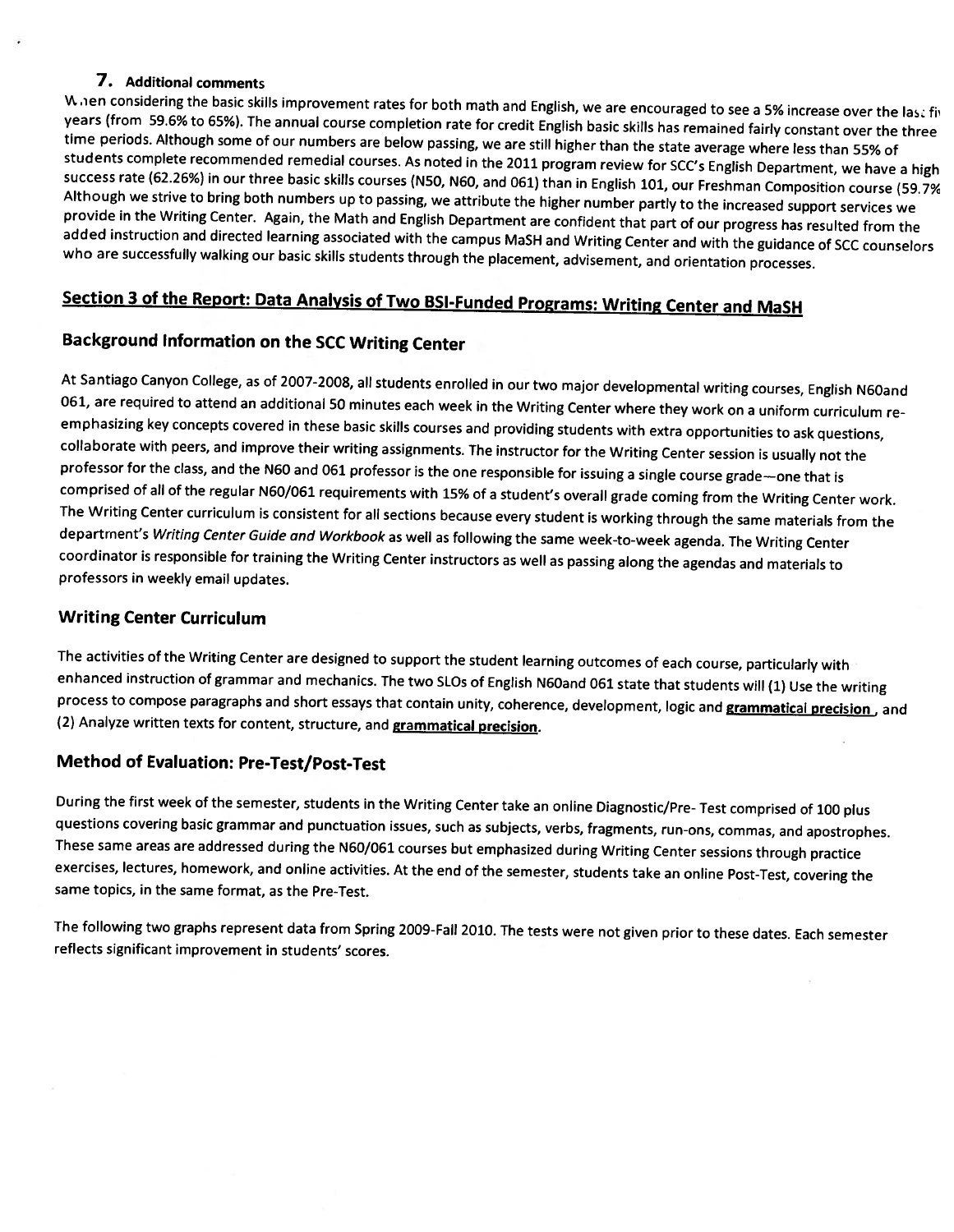

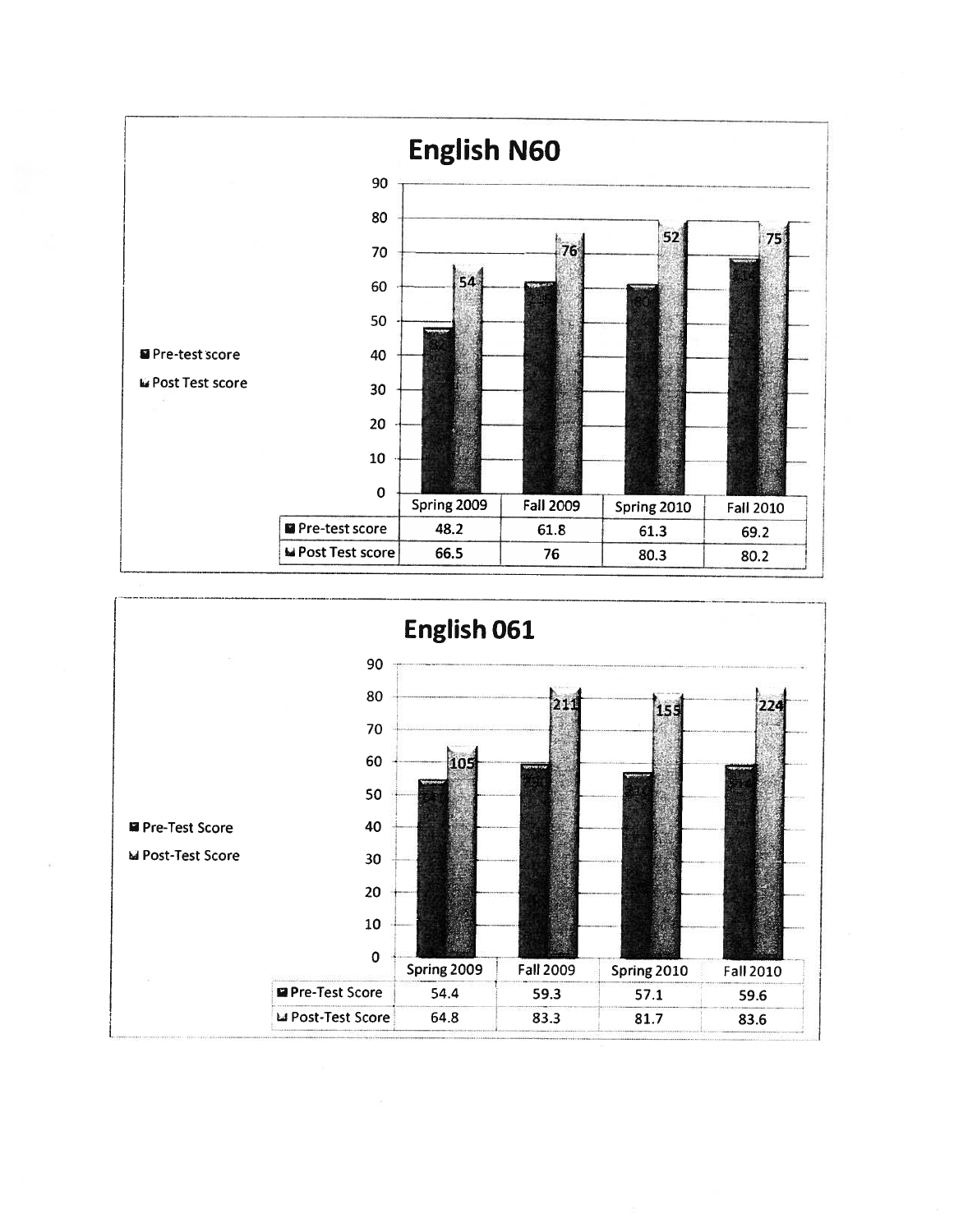#### **Retention Rates**

Retention rates have remained consistent as noted by the number of students who take the pre-test at the beginning of the semester compared to those who remain to take the post-test at the end.

|                    | Spring 2009 | <b>Fall 2009</b> | Spring 2010 | <b>Fall 2010</b> |
|--------------------|-------------|------------------|-------------|------------------|
| English 061        | 74.4%       | 73%              | 73.8%       | 71.3%            |
| <b>English N60</b> | 65.8%       | 66%              | 65%         | 66%              |

## Common Curriculum: Variance Across Writing Center Sections, Fall 2010 Data

The English Department is encouraged by the fact that the common curriculum of the Writing Center is effectively delivered so as to result in a small variance, a small measure of difference between the post-test scores across sessions, even though these Writing Center sessions are taught by different instructors. This small variance suggests that students are responding to the curriculum in a consistent, progress-oriented way.

We have seen these same variations over the last two years.

#### English 061

| Instructor                | <b>Enrolled</b> | Pre-Test % | Post-Test % |
|---------------------------|-----------------|------------|-------------|
| $\boldsymbol{\mathsf{A}}$ | 29              | 60         | 84          |
| B                         | 30              | 59         | 83          |
| $\mathsf{C}$              | 29              | 60         | 85          |
| D                         | 25              | 63         | 85          |
| E                         | 33              | 57         | 84          |
| F                         | 27              | 63         | 83          |
| G                         | 29              | 60         | 83          |
| H                         | 27              | 59         | 82          |
| I                         | 30              | 59         | 84          |
| J                         | 23              | 54         | 82          |
| K                         | 32              | 62         | 85          |
| Variance                  |                 | $6.2$      | $1.1$       |

11 sections of English 061, taught by 11 different instructors.

Variance changed from 6.2 to 1.1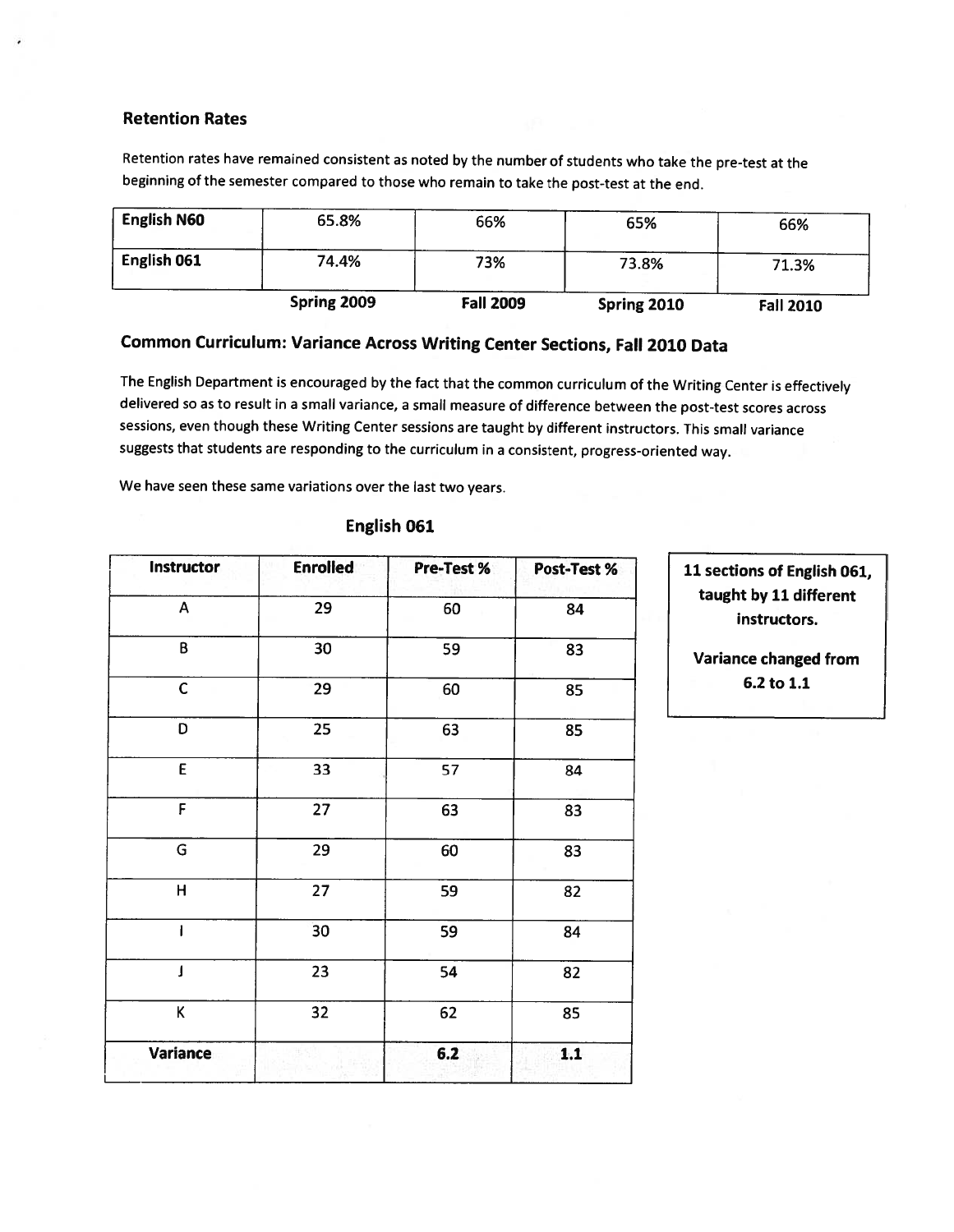#### **English N60**

| <b>Enrolled</b> | Pre-Test % | Post-Test % |
|-----------------|------------|-------------|
| 36              | 67         | 79          |
| 20              | 74         | 82          |
| 27              | 66         | 82          |
| 31              | 70         | 78          |
|                 | 9.7        | 3.2         |
|                 |            |             |

**4 sections of English** N60, taught by 4 different instructors.

Variance changed from  $9.7$  to  $3.2$ .

## **Our Conclusions & Future Goals**

The change in variance from the beginning and end of the semester suggests that students begin the semester with different skill sets, but, with our emphasis in the Writing Center, are able to reach a fairly level playing field, at least in terms of grammar and mechanics.

Students are clearly improving in the areas we emphasize in the Writing Center, areas they constantly tell us they do not address in high school; unfortunately, those areas are not significantly translating to success in the courses.

Our analysis shows that we need to make these feats better translate into successful course completion rates by expanding our Writing Center activities so they more broadly address elements of the course student learning outcomes. One of our major planned action items for the coming year is to closely evaluate the scope of our Writing Center curriculum and better align it with the curriculum of the English N60 and 061 classes. In doing so, we hope to increase our success rates by at least 3%.

Another consideration as to why the Writing Center progress may not be demonstrated in course completion is the fact that only 15% of the English N60 and 061 grade is comprised of Writing Center work, meaning students may do well with this 15% but not with the remaining 85% in their classroom. Again, with better alignment, we hope to make the activities in both the classroom and the Writing Center work toward overall student success.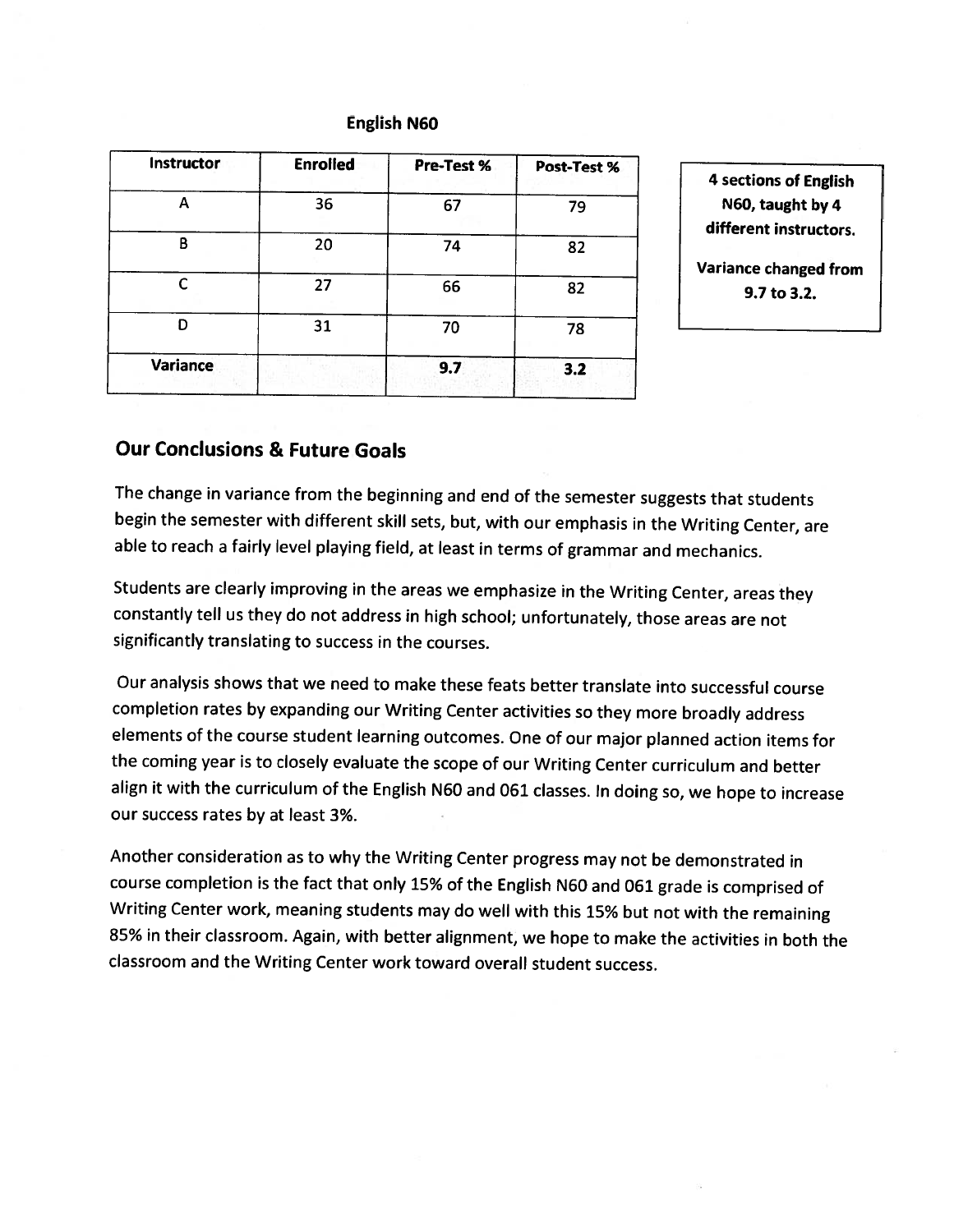#### 5] 2011-2012 ESL/Basic Skills Allocation Expenditure Plan Due October 10, 2011

Basic Skills funds allocated in 2011-2012 expire as of June 30, 2014, and cannot be expended beyond that date. All unexpended funds as of July 1, 2014, will revert back to the State Budget. Enter the total planned expenditure by category through the expiration of the funds on July 1, 2014. Original signatures are required of the Chief Executive Officer and the Academic Senate President.

## **District:**

**College:** Error! Reference source not found.

2011-2012 Basic Skills Contact Information (Provide the names, positions, and emails for all individuals at your college who should receive communications regarding the Basic Skills Allocation):

| <b>Name</b> | <b>Position</b> | Email |
|-------------|-----------------|-------|
|             |                 |       |
|             |                 |       |
|             |                 |       |
|             |                 |       |

| Category |                                                 | <b>Planned Expenditure by Category</b> |
|----------|-------------------------------------------------|----------------------------------------|
| А.       | Program and Curriculum Planning and Development | \$109,289                              |
| В.       | <b>Student Assessment</b>                       | \$4,000                                |
| C.       | <b>Advisement and Counseling Services</b>       | \$20,000                               |
| D.       | Supplemental Instruction and Tutoring           | \$45,000                               |
| E.       | <b>Articulation</b>                             |                                        |
| F.       | <b>Instructional Materials and Equipment</b>    | \$5,000                                |
| G.1      | Coordination                                    |                                        |
| G.2      | Research                                        |                                        |
| G.3      | <b>Professional Development</b>                 |                                        |
|          | <b>TOTAL</b>                                    | \$183,289                              |

Signature, Chief Executive Officer

Date

Signature, Academic Senate President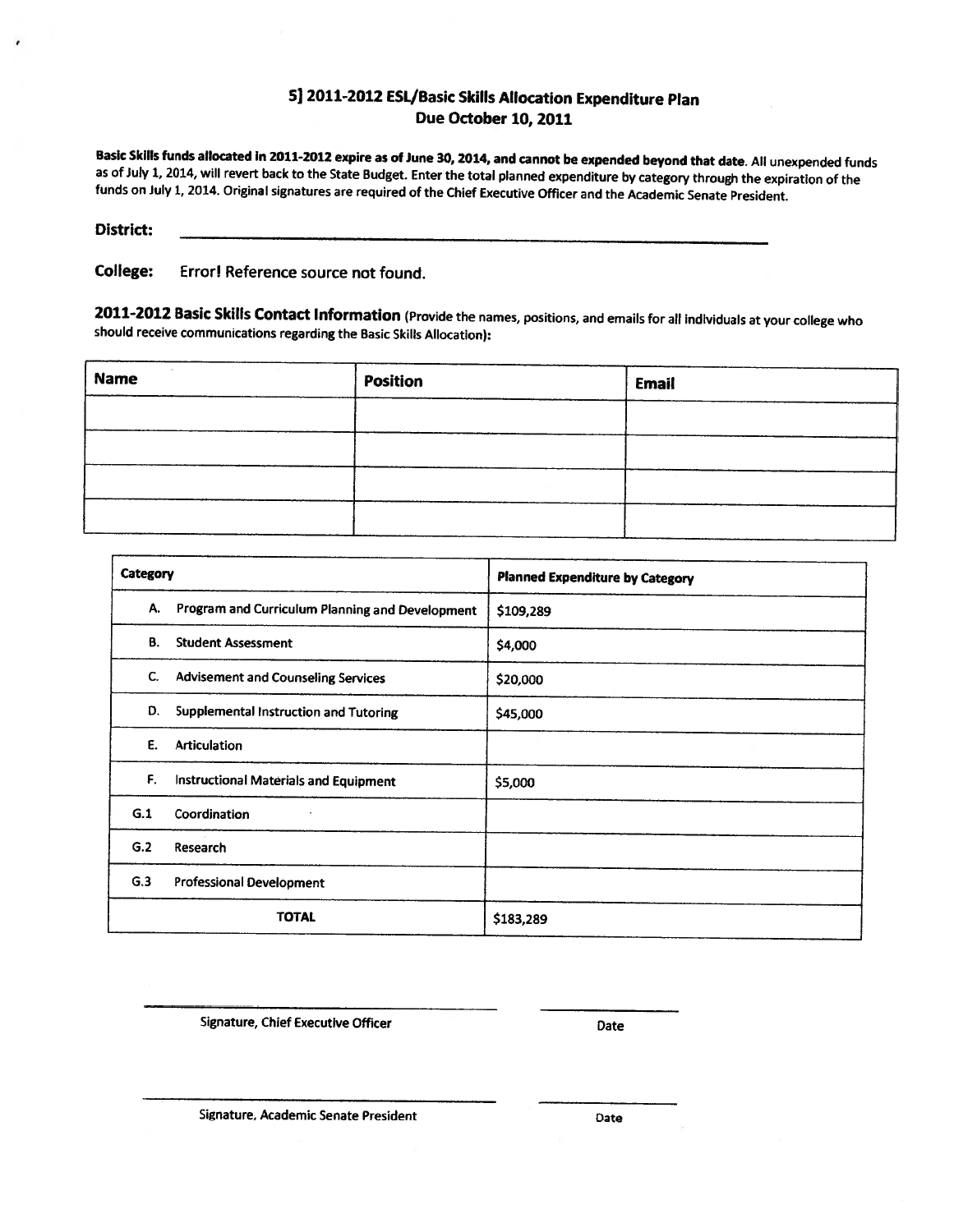## Academic Senate of Santiago Canyon College

Proposed resolution, presented by Danielle "Danny" Martino

## **F11 1.01 Transition from a Motion Based to Resolution Based Structure**

Whereas, The Academic Senate of Santiago Canyon College (AS-SCC) falls under the Brown Act that recommends using a resolution format for action items, that action items are stated on the published agenda, and that no actions, without appearing, on the agenda be voted on except for emergency situations (see Appendix A); and

Whereas, That confusion has often developed over the formation and tasks of ad hoc committees and task forces, clarification is needed on directed tasks of committee, and appropriate information needs to be clearly researched and presented to the AS-SCC in order to fully inform the senators constituents of committee tasks; and

Whereas, Formal resolutions from the AS-SCC would serve as a central and key component of articulating the voice of the faculty, as well as provide historical documentmentation of positions, formation of ad hoc committees, changes to standing committee tasks and structures could be easily referenced if resolutions were utilized as the primary mode of AS-SCC direction and maintained in hard copy and electronic copy on the AS-SCC website; and

Whereas, The Academic Senate of Community Colleges has historically used the resolution process and has guidelines in resolution writing in place (see Appendix B);

Resolved, That the Academic Senate of Santiago Canyon College adopt a resolution approval process rather than a motions from the floor process of taking action; and

Resolved, That the Academic Senate of Santiago Canyon College use the adopted guidelines set forth from the Academic Senate of California Community Colleges on resolution writing; and

Resolved, That the Academic Senate of Santiago Canyon College set up and maintain a hard copy folder of any adopted resolutions and an electronic version of approved resolutions on the AS-SCC website.

Appendix A: Brown Acts Do's and Don'ts for Academic Senates

Appendix B: Resolution Writing and General Advice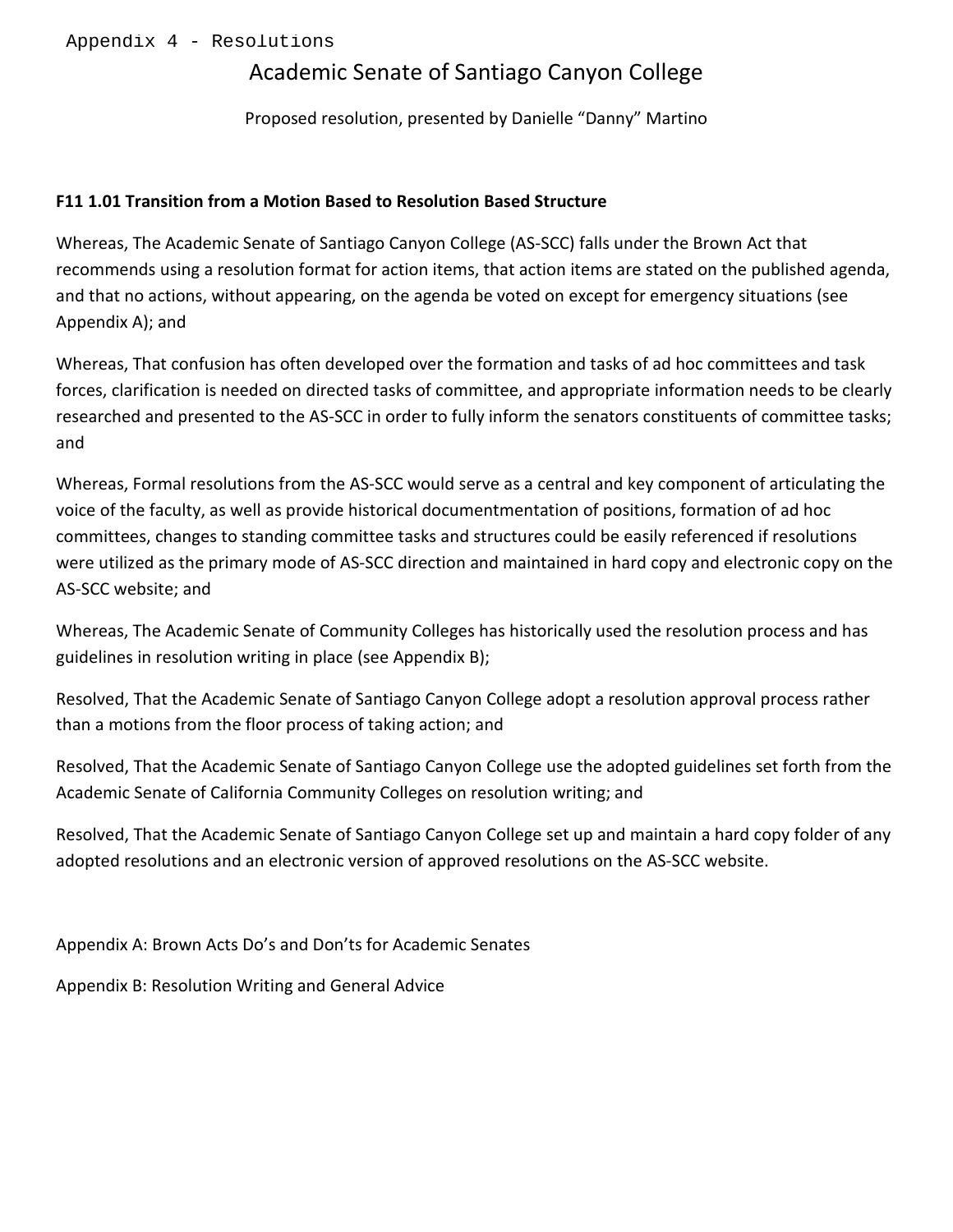## **BROWN ACT DO.S AND DON.TS FOR ACADEMIC SENATES**

This summary does not substitute for legal opinion or serve as an official interpretation of the statutes. Readers are cautioned to use this summary information judiciously.

Relations with Local Senates committee The Academic Senate for California Community Colleges June 1996, Revised June 1998

#### **BROWN ACT COVERAGE**

The Brown Act applies to the meetings of all legislative bodies (GC 54952) which includes:

- 1. The Board of Trustees
- 2. Any subcommittee of task force created by the Board with a majority of Board members
- 3. Any subcommittee or task force created by the Board which has a definite, ongoing charge (either decision-making or advisory) OR has a regular meeting schedule set by the Board, regardless of Board membership.

THIS MEANS THAT THE BROWN ACT APPLIES TO THE ACADEMIC SENATE AND ALL COLLEGE COMMITTEES RECOGNIZED BY THE BOARD AS ADVISORY OR DECISION MAKING IN ITS BOARD POLICIES.

A meeting of a legislative body (GC 54952.2) occurs whenever a majority of members gather to discuss business within their charge with the following exceptions. All exceptions require that a majority of members do not discuss among themselves any business within their charge.

- 1. attendance at a conference
- 2. an open meeting of some other group to address local issues (even a Board-recognized group under the definition of .legislative bodies.), and
- 3. social gatherings

THIS MEANS THAT A MAJORITY OF SENATE MEMBERS CAN GO TO CONFERENCES, UNION MEETINGS, OR OTHER GATHERINGS IF THEY DO NOT DISCUSS SENATE BUSINESS AMONG THEMSELVES.

## **AGENDAS**

Required: (GC 54954.1 . 3)

Include time and place (must be within district with some exceptions).

Mail agenda one week before meeting to those who request it.

Post agenda 72 hours before meeting.

Special meetings require 24 hour notice and are limited to agenda items.

Senates do not call emergency meetings (which do not require 24 hour notice).

Allow for public comments before or during discussion of agenda items (no sign in requirements). Include all action items on the agenda, with a brief description.

Recommended:

Use resolution format for action items.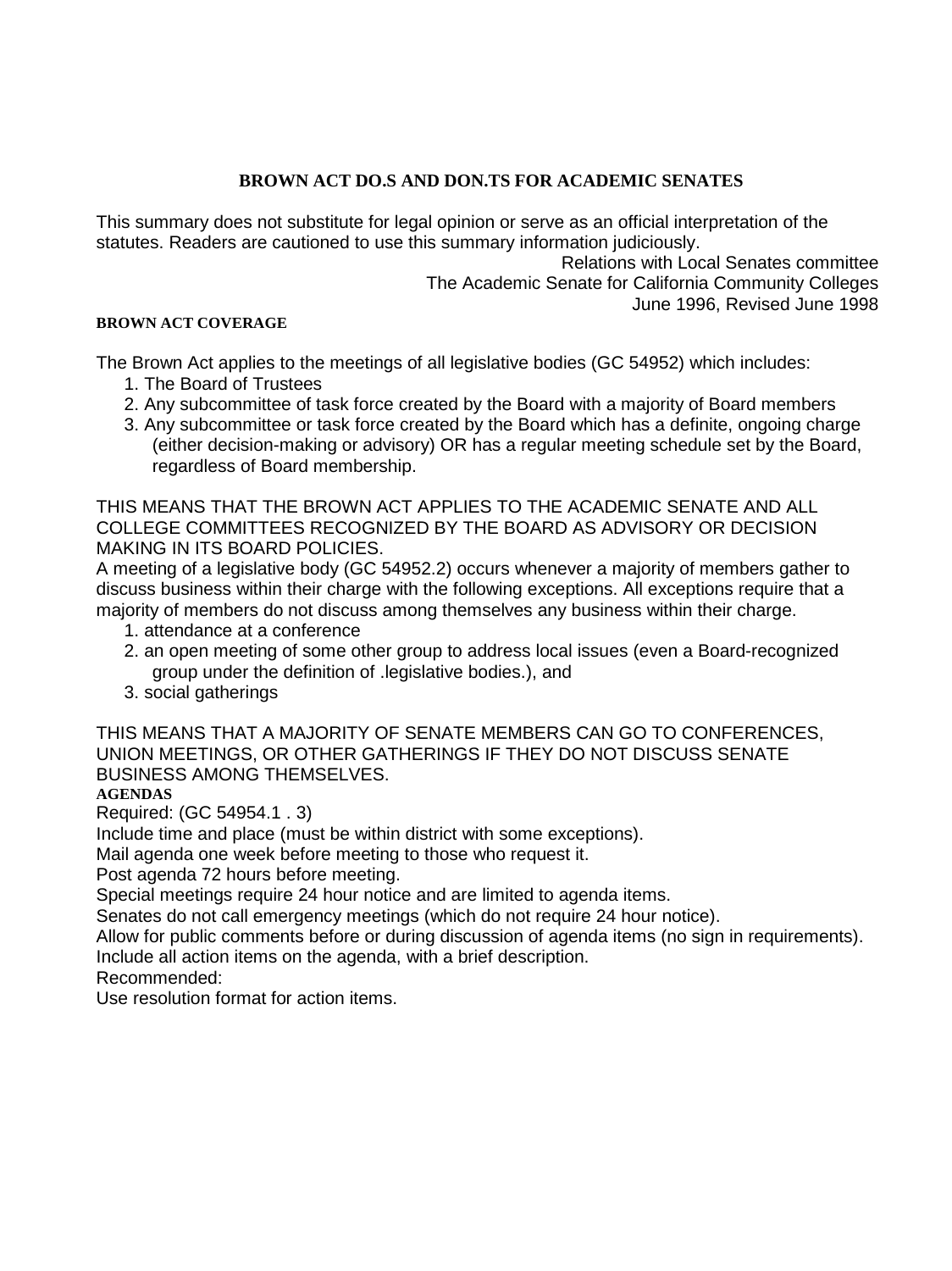Have a first reading at the meeting before action is taken.

Sections: approval of minutes and agenda, public comment, reports (officers, liaisons, committees), action items (first or second reading), discussion items (no action) **MEETINGS** 

Required: (GC 54952.2, 54953-.6, 54957.5-.9, 54957-.7)

All meetings are open; closed session are for litigation (the senate is or will be sued), personnel matters (senate has the responsibility for evaluating a senate employee) or negotiating with a bargaining agent (the senate does not do this).

All votes are open; no secret ballots.

Action is limited to those items on the agenda.

Exception: action may be taken on a non-agenda item, but this requires:

- 1. that the need for immediate action was discovered after the agenda was posted, and
- 2. a vote of two-thirds of all members (not just those present) or unanimous if less than two-thirds of members are present.

Members may respond to public comments but not take action (time limits may be used). All items distributed by the Senate before or during meetings must be available to the public at the meeting (reasonable fees may be charged).

Exception: items under Title 1 Sections 6253.5, 6254, or 6254.7. Recommended:

Bring extra copies of documents which may have been distributed at previous meetings and make these available to the public for discussion of action items.

If others bring items to distribute, you are not required to provide public copies immediately, but offer to send copies later to those who request them in writing (use a sign-up list).

Be careful what you distribute at meetings.these are now public documents.

Set time limits for discussion, particularly for public comments (e.g., 15 minutes total and 3 minutes per person on each action item).

Senates usually allow public comment on agenda items during the discussion of that item. Use the public comments section of the agenda for citizen.s items not on the agenda.

Keep discussion within the scope of the agenda item.

## **BROWN ACT SITUATIONS**

Which of the following are violations of the Brown Act?

- 1. A Board member is pushing an issue by calling each of the other members, one after the other, to argue for a favorable vote.
- 2. The college president has lunch with the President of the Board each Wednesday to talk district business.
- 3. The majority of the Board members attend the conference of the California Community College League.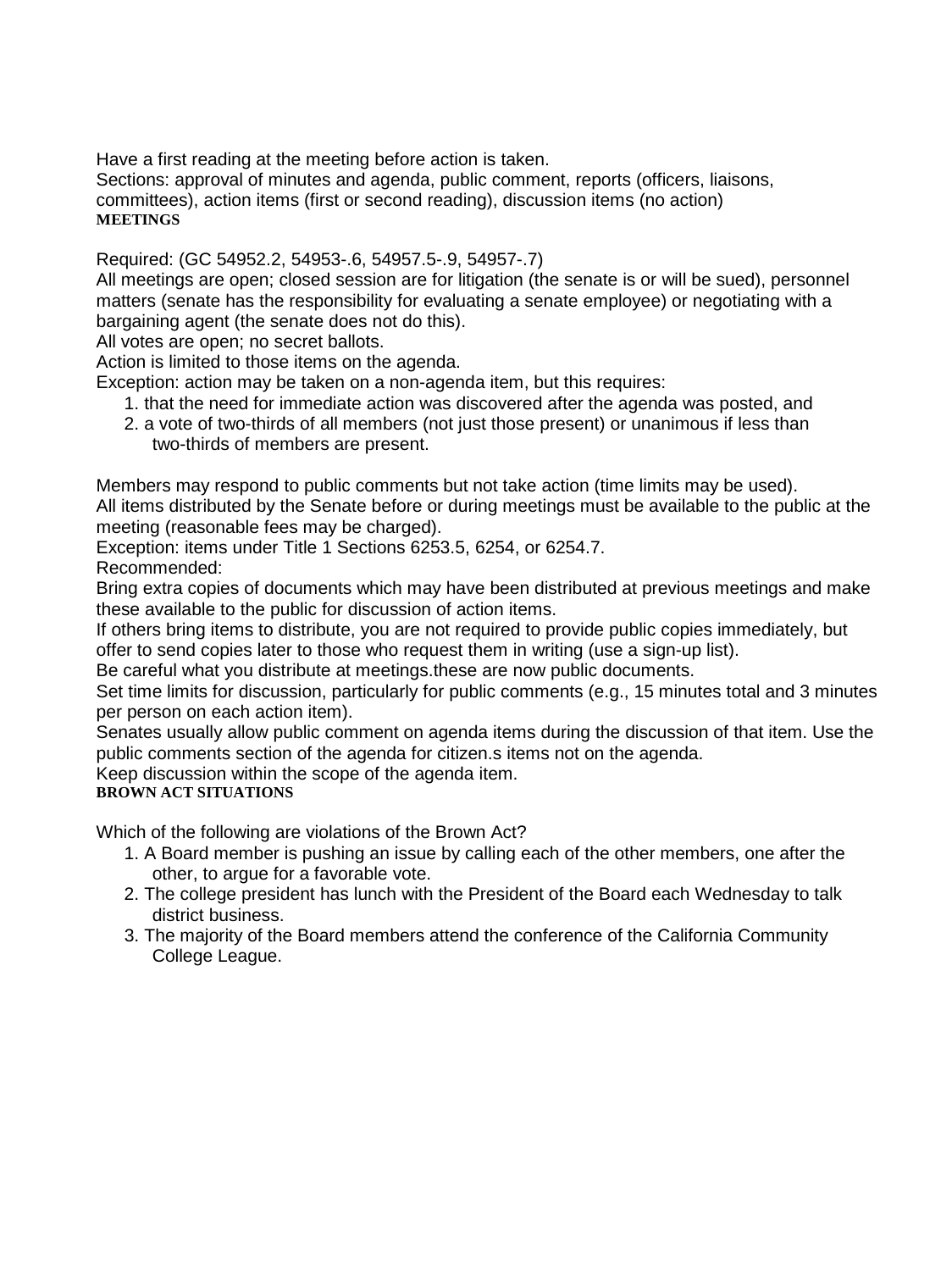- 4. The Board requires members of the public to sign in before speaking under public comments.
- 5. Your mailed notice of a regular Board meeting is postmarked three days before the meeting date.
- 6. The Board agenda is posted on Saturday at 8:00 a.m., for a Tuesday night board meeting.
- 7. The president of the academic senate has an emergency item and decides to poll the executive officers prior to the regular senate meeting.
- 8. The Board forms a subcommittee to study a specific subject and report back to the full board.
- 9. The administration discusses a management reorganization in concept with the Board in closed session.
- 10. During public comment, an issue is raised and the senate promises to take action but does not do so with a formal motion.

1) Violates 54952.2. 2) OK. 3) OK if business not discussed: 54952.2c2. 4) Violates 54953.3. 5) Must be 1 week: 54954.1. 6) OK 72 hrs: 54954.2. 7) Violates 54952.2. 8) Subject to Brown Act: 54952. 9) Violates 54962. 10) Violates 54854.2: action on non-agenda item.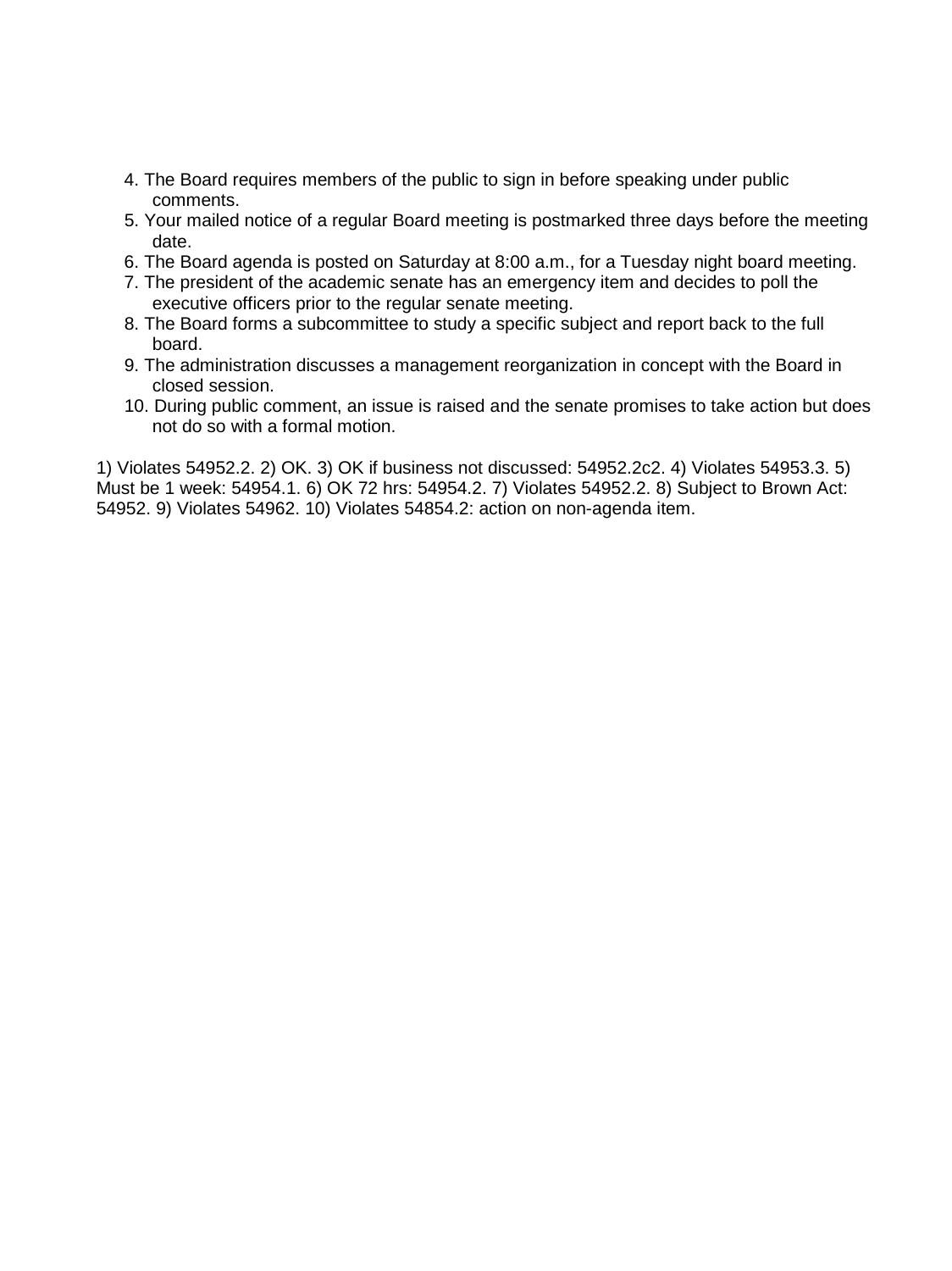### **Open Meeting Laws In California The Brown Act Government Code §54950-54960.5**

This guide is intended to be a quick reference on the Brown Act as of February 10, 1996. It does not substitute for research or consultation with a lawyer on detailed questions. It is intended to address the most common access problems, but can.t cover everything. First Amendment Project:

www.well.com/user/fap/index.html

This page maintained by <u>fap@well.com\_</u> **THE BASICS** 

Meetings of public bodies must be .open and public, actions may not be secret, and action taken in violation of open meetings laws may be voided (§§54953(a), 54953(c), 54960, 54960.1). WHO.S COVERED

- 1) Local agencies, including counties, cities, school and special districts (§54951).
- 2) .Legislative bodies. of each agency are the boards whose meetings are governed by the Brown Act . the agency.s governing body plus any board, commission, committee, task force or other advisory body created by the agency, whether permanent or temporary (§54952(b)). Collectively these will be called .covered boards..
- 3) Any standing committee of a covered board, regardless of number of members (§54952(b)).
- 4) Nonprofit corporations formed by a public agency or which includes a member of a covered board and receives public money from that covered board (§54952).
- 5) NOT affected are: meetings of ad hoc, advisory committees consisting of less than a quorum of the covered board (§54952(b)); most nonprofit corporations; courts and court agencies; state government. (See Bagley-Keene Act for state agencies, §§ 11120-11132.)

## WHAT S COVERED

A .meeting is any gathering of a majority of the members of a covered board to hear, discuss, or deliberate on matters within the agency.s or board.s jurisdiction. .Note: no vote or action is required for the gathering to be a meeting, nor must the members meet face-to-face (§54962.2). **MEETING RULES** 

To preserve the public.s rights under the Brown Act, an agency must:

• Post and send notice and an agenda for any regular meeting (§§54594, 54954.2): mail notice one week before regular and special meetings to those who request it (§54954.1): notice special and emergency meetings (§54956, §54956.1).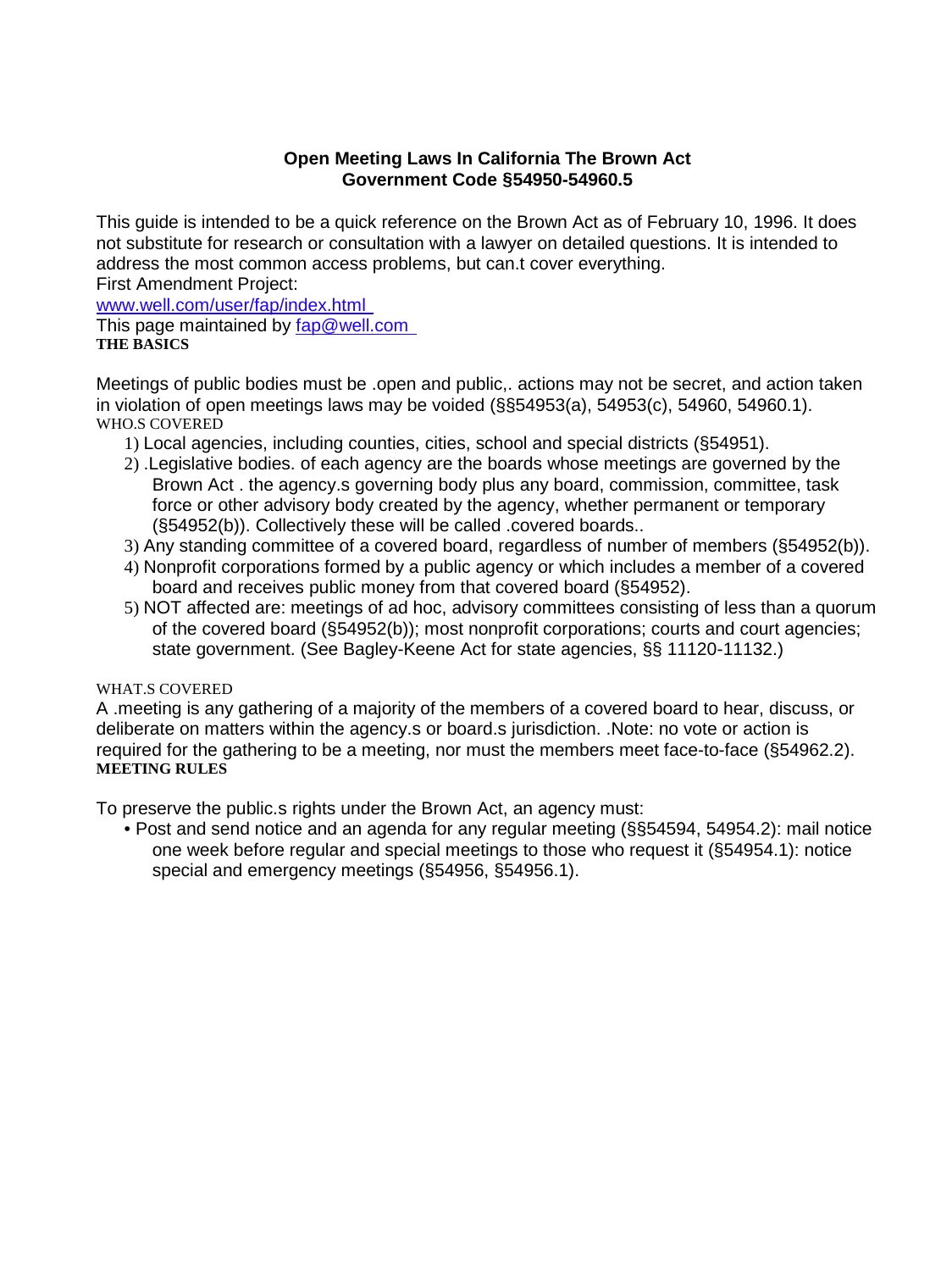- Notify the media of special or emergency meetings (§54956, §54956.5); allow media to remain in meetings, cleared due to public disturbance (§54957.9).
- Limit action to items on the agenda, absent special circumstances (§54954.2(a)(b)).
- Hold meetings in the jurisdiction of the agency except in limited circumstances  $(S54954(b)(1)-(4),(c),(d),(e))$ , and in places accessible to all, with no fee  $(S54961(A)).$
- Do not require a .sign in. for anyone (§54953.3)
- Allow recording and broadcast of meetings (§54953.5(a)), and let the public have a copy of and listen to any recording made by the agency of its open meetings (§54953.5(b)).
- Allow the public to address the covered board at regular or committee meetings. On any item in the agency.s jurisdiction (§54954.3(a)).
- Conduct only public votes, with no secret ballots (§54953(c)).
- Treat documents as public .without delay,. if distribution before or at the meeting, unless they are also exempt under the Public Records Act (§54957.5).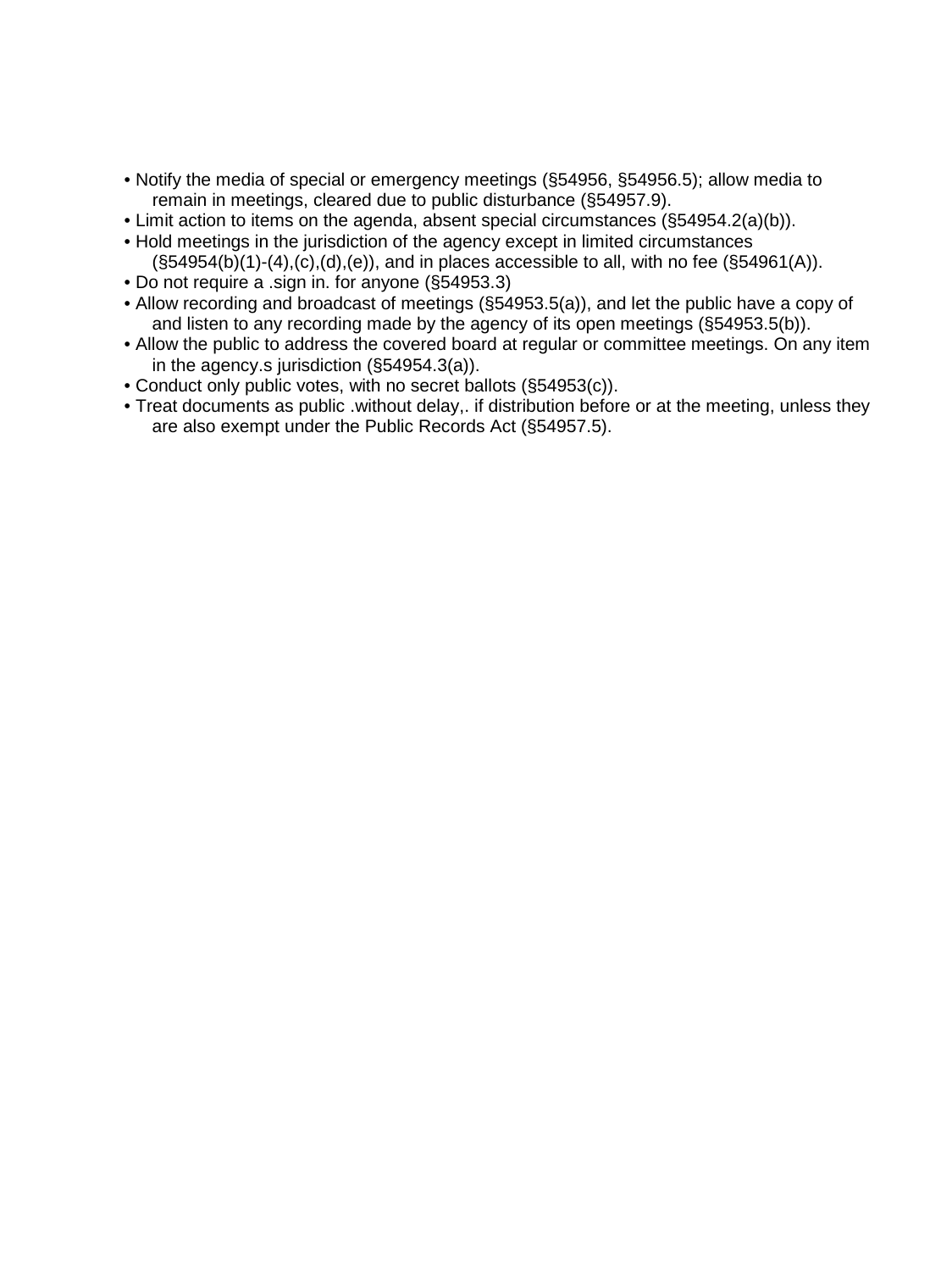## WHAT IF.

- A council member is on a board of a nonprofit corporation . is it covered? YES, if the council appointed him or her, and funds the corporation (§54952(c)(2)).
- An agency delegates authority to some other entity . is that entity covered? YES, if it was created by the agency.s elected body) §54952(b)(c)(1)).
- A council committee meeting has less than a quorum . is it required to meet openly? YES, if the committee has either a set meeting schedule or a continuing subject matter jurisdiction (§54952(b)).
- A quorum of an agency is at a social gathering . is that a violation? NO, so long as the members do not discuss business matters within their jurisdiction (§54952.2(b)(4)). BUT regular .social. gatherings like luncheons are meetings, since it.s likely public business is discussed (43 Opps. Atty. Gen. 36 (1964)).
- Members use individual contacts to collectively decide an issue . Is that a violation? YES. Information communicated to a quorum through a series of contacts, individuals phone calls (.daisy chain.), or a third person (.spoke and wheel.) to evade the public is a .meeting. (§54952.2(a)(2); 63 Opps. Atty. Gen. 820 (1980); Stockton Redevelop Agency, 171 CA 3d 95 (1985); Common Cause v. Stirling, 147 CA 3d 518 (1983).
- Agency members attend a conference and call another member . is this covered? NO, so long as they do not discuss specific business matters within their jurisdiction  $(S54952.2(b)(2), (3))$ .
- A meeting is held by video-teleconference. This is ALLOWED, for testimony and deliberation only, if the public.s rights are protected (§54953(b)).

## **RULES FOR CLOSED MEETING**

Closed meetings are the exception, and permitted only if they meet defined purposes and follow special requirement (§54953(a), (c), §54954.5, §54962).

## EVEN AT CLOSED SESSIONS:

Special public notice and agenda requirements apply §54954, 54954.2, 54954.5). All actions taken and all votes in closed session must be publicly reported orally or in writing within 24 hours (§54957.1), and copies of any contract or settlements approved must be made available promptly (§54957.1(c)).

## CLOSED MEETINGS MAY BE HELD FOR:

## PERSONNEL.

Only to discuss the appointment, employment, performance, evaluation, complaints about or dismissal of a specific employee or potential employee (§54957). (The employee may request a public meeting on any charges or complaints). Closed sessions are NOT ALLOWED for general employment discussions; independent contractors not functioning as employees; salary discussions; any elected official or member of the covered board; .the local agency.s available funds, funding priorities or budget..

PENDING LITIGATION: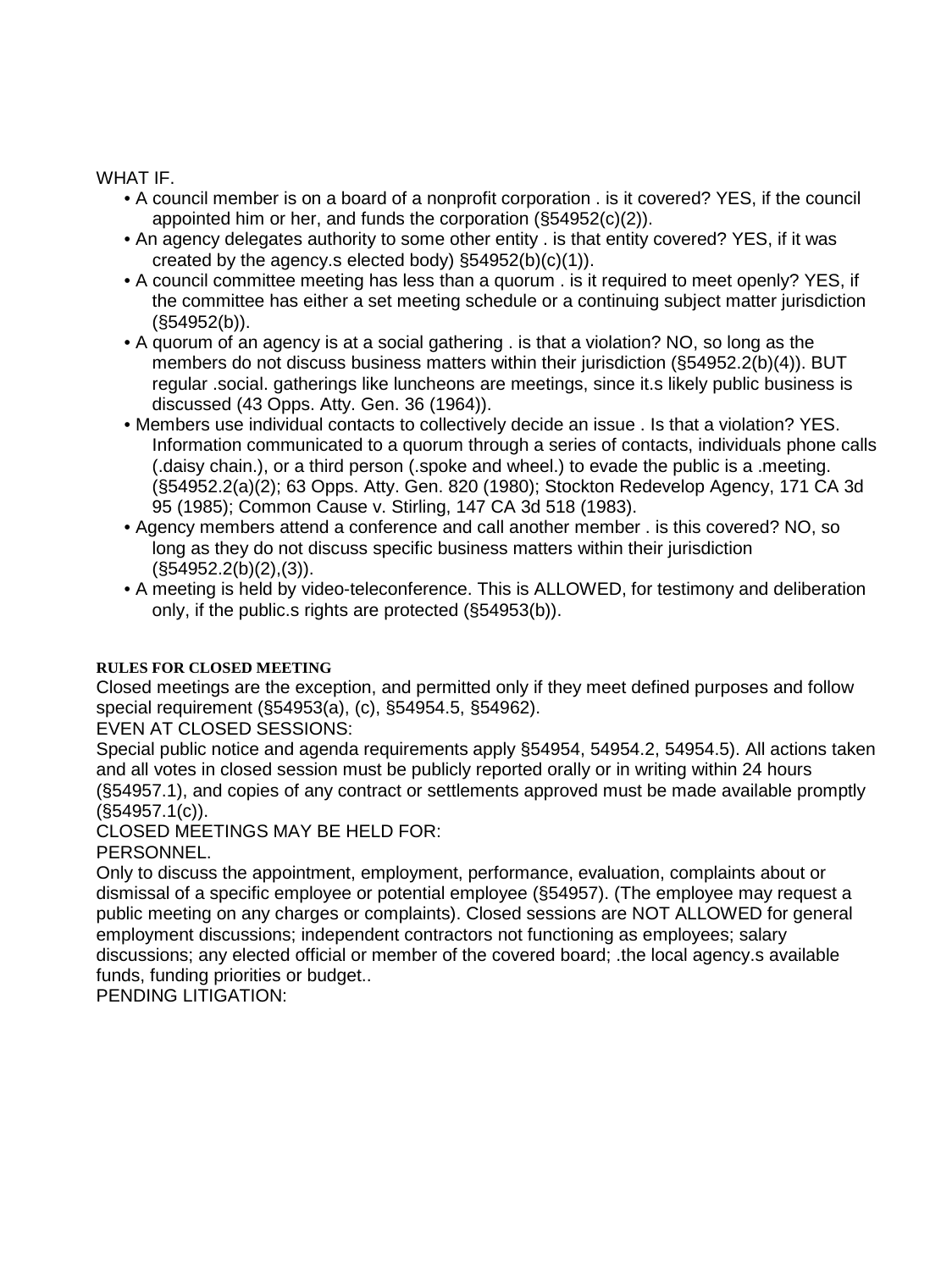Only if open discussion .would prejudice the position of the agency in the litigation.. The litigation must be named on the posted agenda or in open session (§54956.9). To qualify, the agency must:

- Be a party to pending litigation (§54956.9(a));
- OR expect, based on certain specifies facts, to be sued (§54956.9 (b)(1), (2));
- OR expect to file suit itself (§54956.9(c )).

### LABOR NEGOTIATIONS

• Only to instruct the agency.s negotiator.s on compensation issues (§54957.6). (Note: school districts are covered by the Rodda Act.)

## PROPERTY NEGOTIATIONS

• Only to discuss, with an agency.s bargaining agent, price or payment terms. The parcel name of the prospective seller or purchaser must be on the agenda. Final price and payment terms must be disclosed when the actual lease or contract is discussed for approval  $(S54956.8)$ .

#### OTHER

• Other closed meetings include license and permit applications for people with criminal records (§54958.7); threats to public services or facilities (§54957); Insurance pooling (§54956.95).

#### WHAT TO DO IF:

A MEETING IS CLOSED THAT SHOULD BE OPEN

- Refuse to leave, and use this Guide to check the law, to protest and enforce all notice **requirements**
- Leave only of ordered by law enforcement
- Call your editor or lawyer at once

#### AN ILLEGAL CLOSED MEETING HAS BEEN HELD

- Ask participants what happened, and get reports of actions taken and copies of contracts approved.
- Call first Amendment Project, (http://www.well.com/user/fap/index.html), Society of Professional Journalists (http://town.hall.org/places/spj) or California First Amendment Coalition (http://ccnet.com/CSNE/cfac.html).
- Write a story or letter to the editor about it
- Contact the District Attorney under §54980(a) against violations or a .gag rule. imposed on a body.s members.
- A court may:
	- $\circ$  Force the agency to make and preserve tapes of closed sessions (§54960(b));
	- o Declare actions taken null and void (§54960.1)
	- o Award costs and attorneys fees (§54960.5).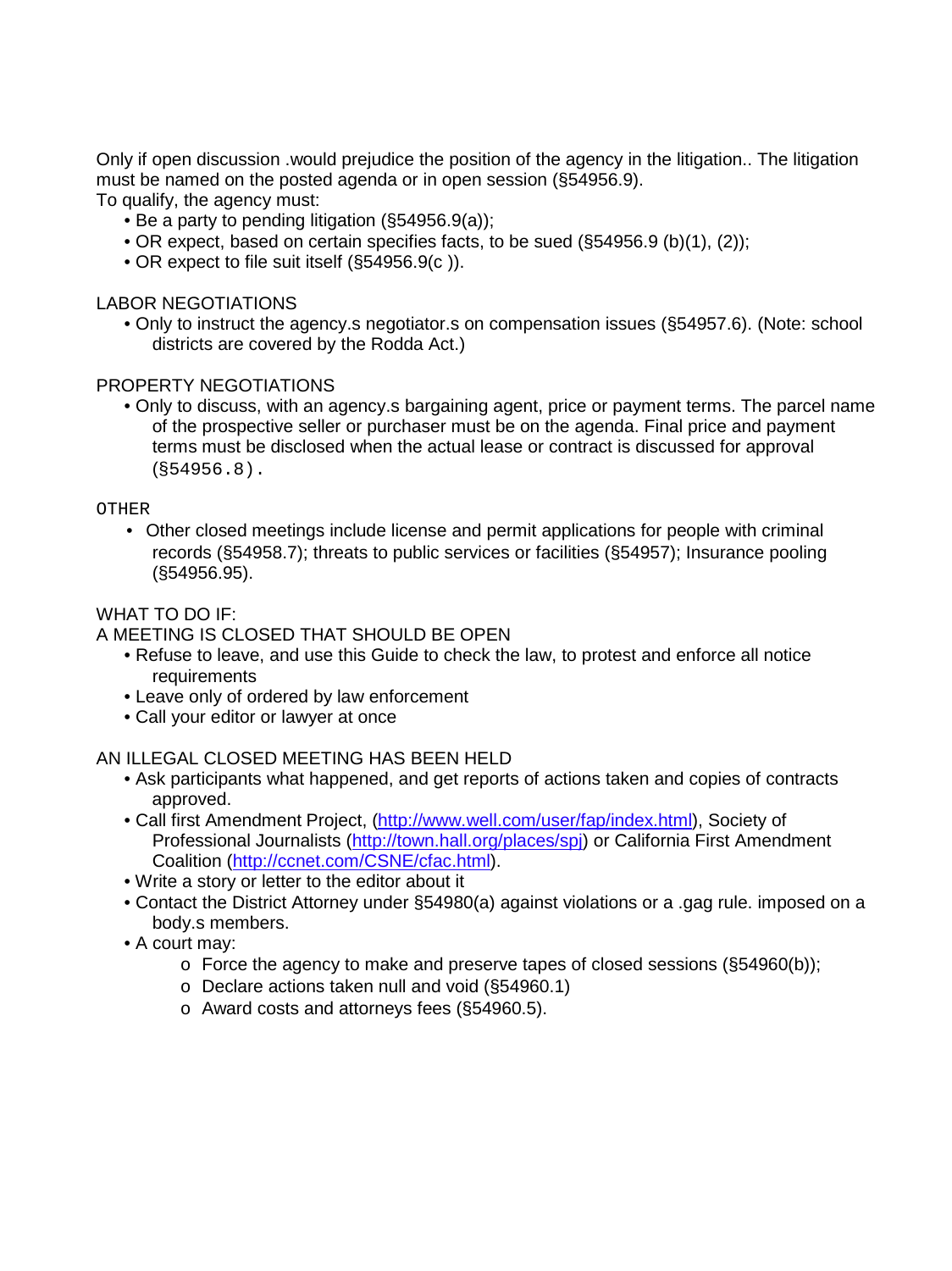## **Government Code on Public Meetings**

## **The Ralph M. Brown Act**

Some relevant sections of the Government Code

54951 As used in this chapter. .local agency. means a county, city, whether general law or chartered, city and county, town, school district, municipal corporation, district, political subdivision, or other local public agency.

54952 As used in this chapter, .legislative body. means the governing board, commission, directors or body of a local agency, or any board or commission thereof, and shall include any board, commission, committee, or other body on which officers of a local agency serve in their official capacity as members and which is supported in whole or in part by funds provided by such agency, whether such board, commission, committee, or other body is organized and operated by such local agency or by private corporation.

54952.2 As used in this chapter, .legislative body. also means any board, commission, committee, or similar multimember body which exercises any authority of a legislative body lo a local agency delegated to it by that legislative body.

Meetings of the academic senate or faculty council of a California community college are subject to the open meeting requirements of the Ralph M. Brown Act (Section 54950 et seq). [66 Ops. Atty. Gen. 252, 7-28-83]

- 54953 (a) All meetings of the legislative body of a local agency shall be open and public, and all persons shall be permitted to attend any meeting of the legislative body of the local agency, except as otherwise provided in this chapter.
	- (b) Not with standing any other provision of law, the legislative body of a local agency may use video teleconferencing for the benefit of the public or the legislative body of a local agency in connection with any meeting or proceeding authorized by law. The use of video teleconferencing, is authorized by this chapter, shall be limited to the receipt of public comment or testimony by the legislative body and to deliberations of the legislative body. If the legislative body of a local agency elects to use video teleconferencing, it shall post agenda at all video teleconference locations and adopt reasonable regulations to adequately protect the statutory or constitutional rights of the parties or the public appearing before the legislative body of a local agency. The term .video teleconference. shall mean a system which provides for both audio and visual participation between all members of the legislative body and the public attending a meeting or hearing at any video teleconference location. This section shall remain in effect until January 1, 1994, and on that date is repealed unless a later enacted statute, which is chaptered before January 1, 1994, deletes or extends that date.

54952.6 as used in this chapter, .action taken. means a collective decision by the majority of the members of a legislative body, a collective commitment or promise by a majority of the members of a legislative body to make a positive or negative decision, or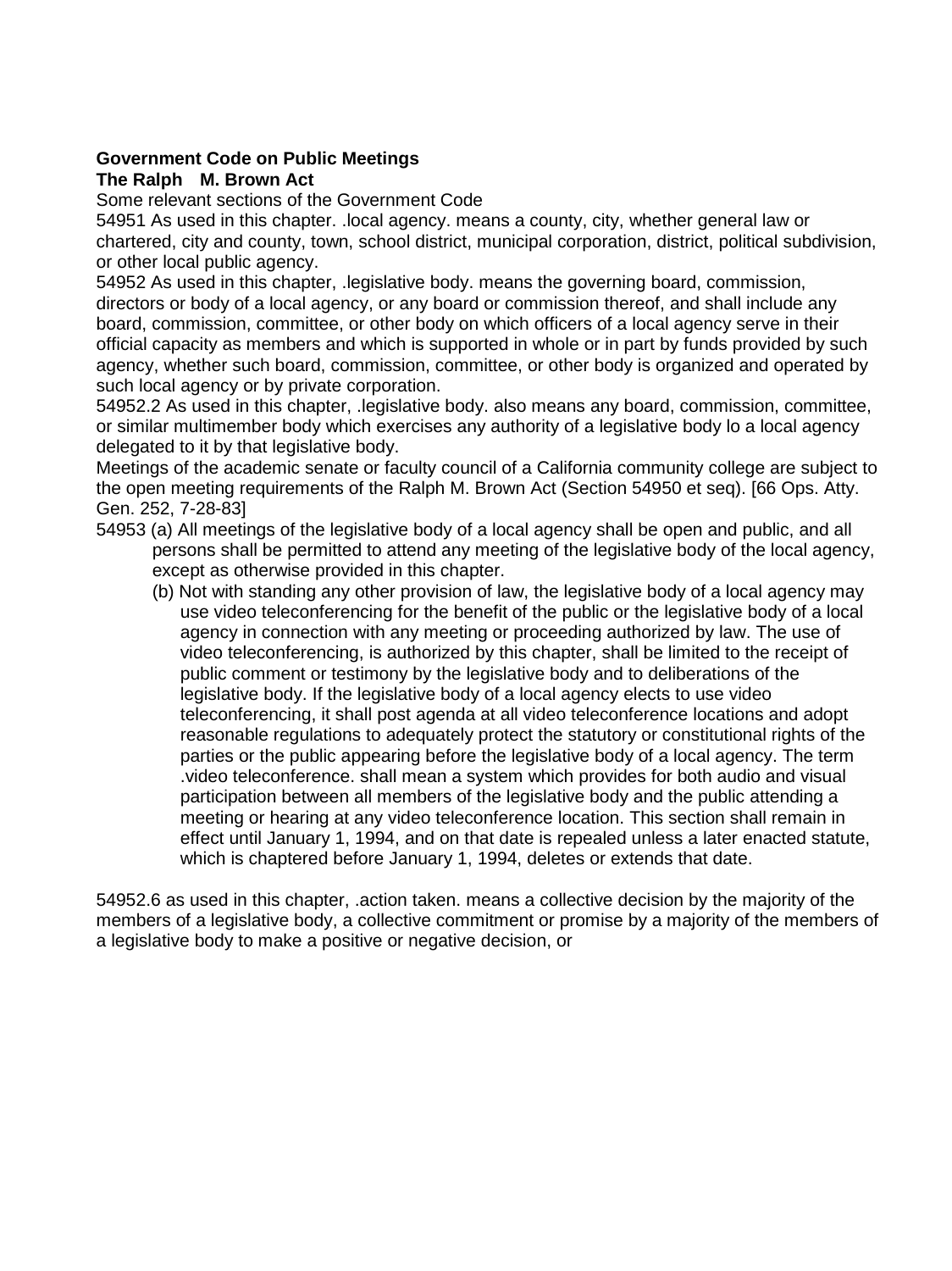an actual vote by a majority of the members of a legislative body when sitting as a body or entity, upon a motion, proposal, resolution, order, or ordinance.

54953.5 Any person attending an open and public meeting of a legislative body of a local agency shall have the right to record the proceedings on a tape recorder in the absence of a reasonable finding of the legislative body of the local agency that such recording constitutes, or would constitute, a disruption of the proceedings.

The Brown Act requires

- 1. Agendas posted at least 72 hours before a regular meeting. Agenda must contain a brief general description of each item of business to be transacted or discussed at the meeting. (54954.2)
- 2. No action shall be taken on any item not appearing on the posted agenda except for emergencies, in instances where two-thirds of the legislative body (or all if less than 2/3 are present) determine that the need for action arose after the agenda was posted, or the item was posted for a prior meeting not more than five calendar days prior to the meeting and the item was continued to the meeting at which action is to be taken. (54954.2)
- 3. Meetings of public agencies be open and public (54952.3, 54953)
- 4. Notice of meetings must be delivered to those requesting notice at least 24 hours before the time of such meeting (54952.3)
- 5. If regular meetings are held, they must be provided for in bylaws or some other rules of the body. In this case, no other notice is required. (54952.3)
- 6. Special meetings may be called by the presiding officer, or by a majority vote of the members of the legislative body. Only business described in the notice of the meeting can be considered. (54956)

Note: failure of any person to receive notice does not constitute grounds for any court to invalidate the actions of the legislative body for which the notice was given. (54954.1) M. Hittelman 4/18/91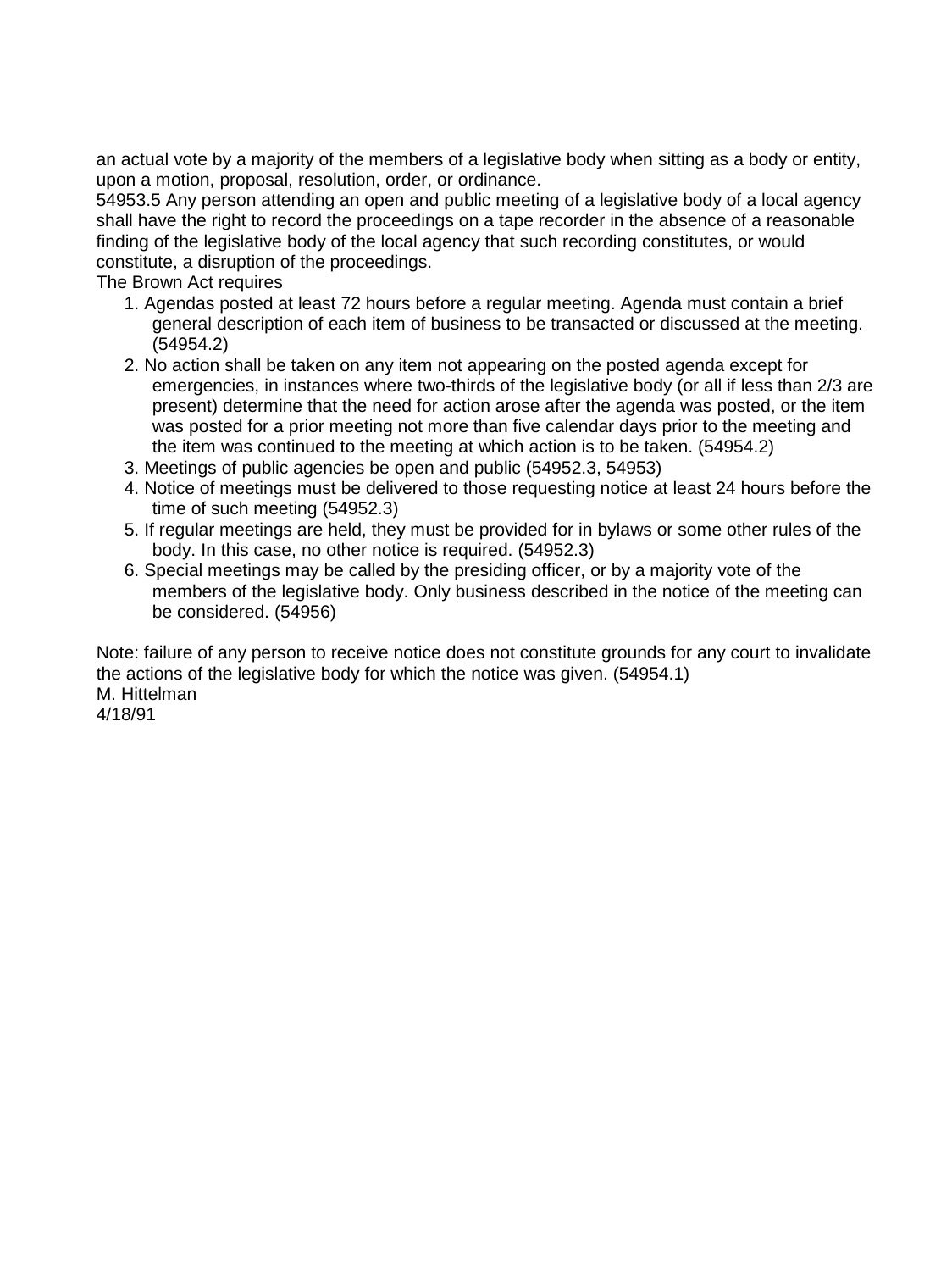#### **Defining And Understanding The Role Of The Academic Senate Excerpts From Title 5**

#### **SECTION 53200 DEFINITIONS**

**Academic Senate** means an organization whose primary function is to make recommendations with respect to academic and professional matters.

**Academic and Professional matters** means the following policy development and implementation matters:

- 1. Curriculum, including establishing prerequisites.
- 2. Degree and certificate requirements.
- 3. Grading policies.
- 4. Educational program development.
- 5. Standards or policies regarding student preparation and success.
- 6. College governance structures, as related to faculty roles.
- 7. Faculty roles and involvement in accreditation processes.
- 8. Policies for faculty professional development activities.
- 9. Processes for program review.
- 10. Processes for institutional planning and budget development.
- 11. Other academic and professional matters as mutually agreed upon.

**Consult Collegially** means that the district governing board shall develop policies on academic and professional matters through either or both of the following:

- 1. Rely primarily upon the advice and judgment of the academic senate, OR
- 2. The governing board, or its designees, and the academic senate shall reach mutual agreement by written resolution, regulation, or policy of the governing board effectuating such recommendations.

#### **SECTION 53203 POWERS**

- A) The governing board shall adopt policies for the appropriate delegation of authority and responsibility to its college academic senate.
- B) In adopting the policies described in section (a), the governing board or designees, shall consult collegially with the academic senate.
- C) While consulting collegially, the academic senate shall retain the right to meet with or appear before the governing board with respect to its views and recommendations. In addition, after consultation with the administration, the academic senate may present its recommendations to the governing board.
- D) The governing board shall adopt procedures for responding to recommendations of the academic senate that incorporate the following:
- 1. When the board elects to rely primarily upon the advice and judgment of the academic senate, the recommendation of the senate will normally be accepted, and only in exceptional circumstances and for compelling reasons will the recommendations not be accepted.
- 2. When the board elects to provide for mutual agreement with the academic senate, and an agreement has not been reached, existing policy shall remain in effect unless such policy exposes the district to legal liability or fiscal hardship. In cases where there is no existing policy, or when legal liability or fiscal hardship requires existing policy to be changed, the board may act, after a good faith effort to reach agreement, only for compelling legal, fiscal, or organizational reasons.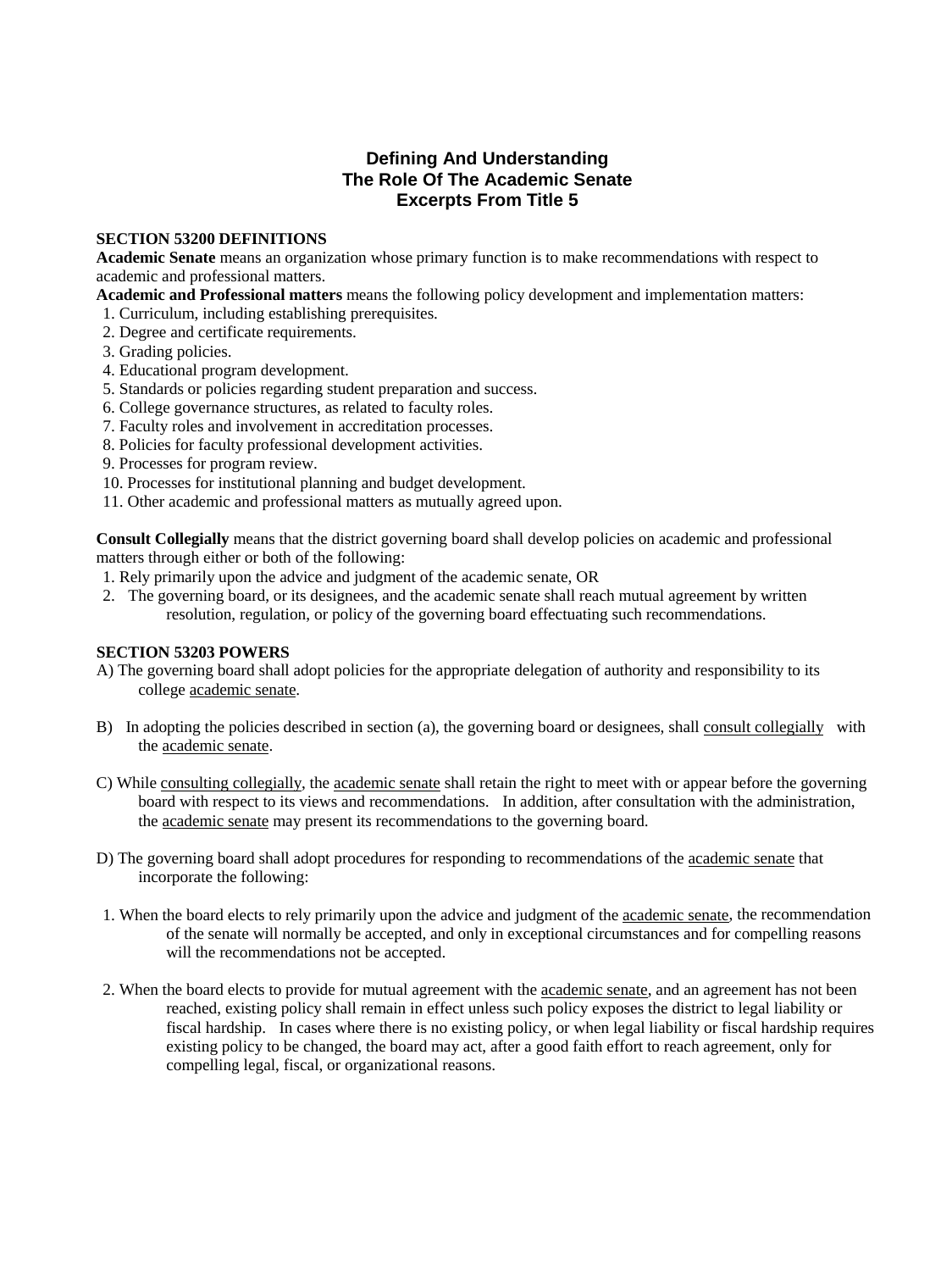- E) An academic senate may assume such responsibilities and perform such functions as may be delegated to it by the governing board.
- F) The appointment of faculty members to serve on college committees shall be made, after consultation with the chief executive officer or designee, by the academic senate.

#### **SECTION 55002: STANDARDS AND CRITERIA FOR C OURSES AND CLASSES**

(1) Curriculum Committee. The college and/or district curriculum committee recommending the course shall be established by the mutual agreement of the college and/or district administration and the academic senate. The committee shall be either a committee of the academic senate or a committee that includes faculty and is otherwise comprised in a way that is mutually agreeable to the college and/or district administration and the academic senate.

#### **EDUCATION CODE: Selected Passages Specifying the Roles of the Academic Senate**

#### **SECTION 70902 (b)(7) GOVERNING BOARDS; DELEGATION**

The governing board of each district shall establish procedures to ensure faculty, staff, and students the opportunity to express their opinions at the campus level, and to ensure that these opinions are given every reasonable consideration, and the right of academic senates to assume primary responsibility for making recommendations in the areas of curriculum and academic standards.

#### **SECTION 87359 (b) WAIVER OF MINIMUM QUALIFICATIONS; EQUIVALENCY**

The agreed upon process shall include reasonable procedures to ensure that the governing board relies primarily upon the advice and judgment of the academic senate. The process shall further require that the governing board provide the academic senate with an opportunity to present its views to the governing board before the board makes a determination.

#### **SECTION 87360 (b) HIRING CRITERIA**

Hiring criteria, policies, and procedures for new faculty members shall be developed and agreed upon jointly by the representatives of the governing board and the academic senate.

#### **SECTION 87458 (a) ADMINISTRATIVE RETREAT RIGHTS**

The agreed upon process shall include reasonable procedures to ensure that the governing board relies primarily upon the advice and judgment of the academic senate. The process shall further require that the governing board provide the academic senate with an opportunity to present its views to the governing board before the board makes a determination.

#### **SECTION 87610.1(a) TENURE EVALUATION PROCEDURES**

The faculty's exclusive representative shall consult with the academic senate prior to engaging in collective bargaining regarding those procedures.

#### **SECTION 87663 (f) EVALUATION PROCEDURES**

The faculty's exclusive representative shall consult with the academic senate prior to engaging in collective bargaining regarding those procedures.

#### **SECTION 87743.2 FACULTY SERVICE AREAS**

The exclusive representative shall consult with the academic senate in developing its proposals with regards to faculty service areas.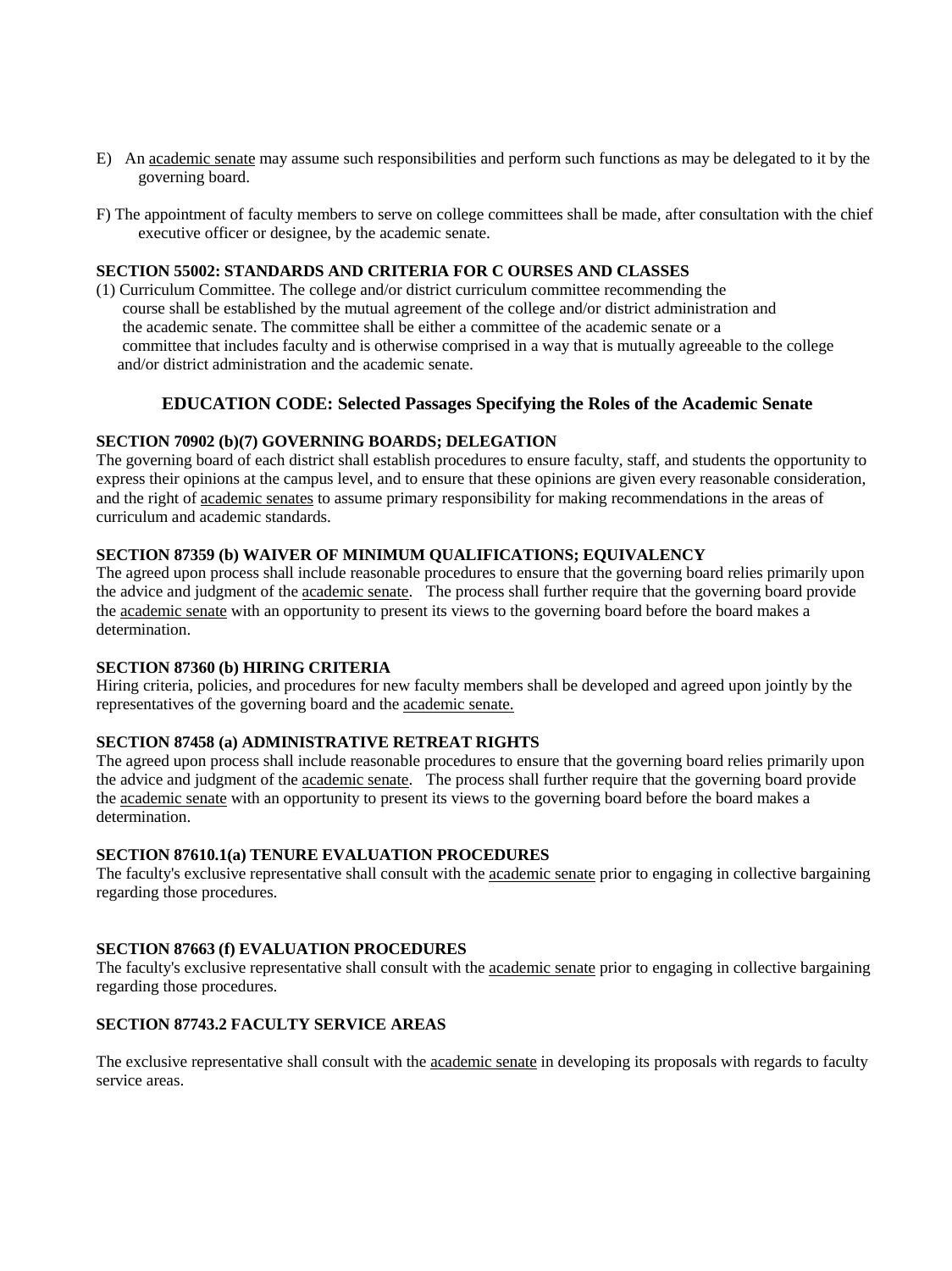## **RESOLUTION WRITING AND GENERAL ADVICE**

#### **Resolution Writing**

Since the resolution process guides the work of the Senate, care should be taken in developing the resolutions. The following are some guidelines for Senate resolutions, as well as recommendations for proper resolution writing. When in doubt, consult with the Resolution Chair or Executive Director.

- 1. Four is the Limit: Resolutions cannot contain more than four "whereas" or "resolved" statements (this is a requirement per the published resolutions process for session).
- 2. Homework: The Senate has hundreds of resolutions, and they are accessible for review on its web site, www.asccc.org. It is possible that a resolution already exists for the position you wish to take. Please review the existing resolutions first so that duplication can be avoided.
- 3. An Introduction: Consider using the first "whereas" as an introduction, outlining the situation in general or providing background and indicating the people or groups involved before justifying your resolutions in the other "whereas" statements.
- 4. Acronyms: Write out the names of groups or organizations in your first reference to them in your resolution. The full name may be followed by a parenthetical abbreviation, which you may then use for future references.
- 5. Make the Point: Be as direct and to the point as possible. Cleverness that makes a resolution less clear will likely cause that resolution to be defeated, amended, or referred.
- 6. Avoid Lumping: Limit yourself to one reason in support of or in defense of your resolution per "whereas" statement. Lumping too much into one statement causes confusion and is likely to provoke calls for revision.
- 7. Professionalism Preferred: Avoid personal attacks or insults of any person or group, even subtle ones. No matter how justified the statement or how offensive the target, such attacks will almost inevitably draw opposition from some members of the voting body.
- 8. Only Senate Action: Remember that Senate resolutions can only direct the Academic Senate to take action. The Academic Senate does not have the authority to direct or require action from any other group or individual, including local senates. Your resolution can do such things as request or recommend actions from others, or it can endorse or support a position, but it can only direct action from the Senate itself.
- 9. Reality Check: If your resolution directs an action by the Senate, be certain that the action is possible for the Senate to accomplish. Specifically, remember that the Senate cannot absolutely ensure or prevent the actions of any other body. Some qualifying or alternative terms, such as "work with [other body] to ensure" rather than "ensure," or "oppose" rather than "prevent," may help to produce a more realistic resolution.
- 10. Word Choice: Judiciously use words such as "any," "every," "all," "never," "none," or other qualifiers that make sweeping generalizations.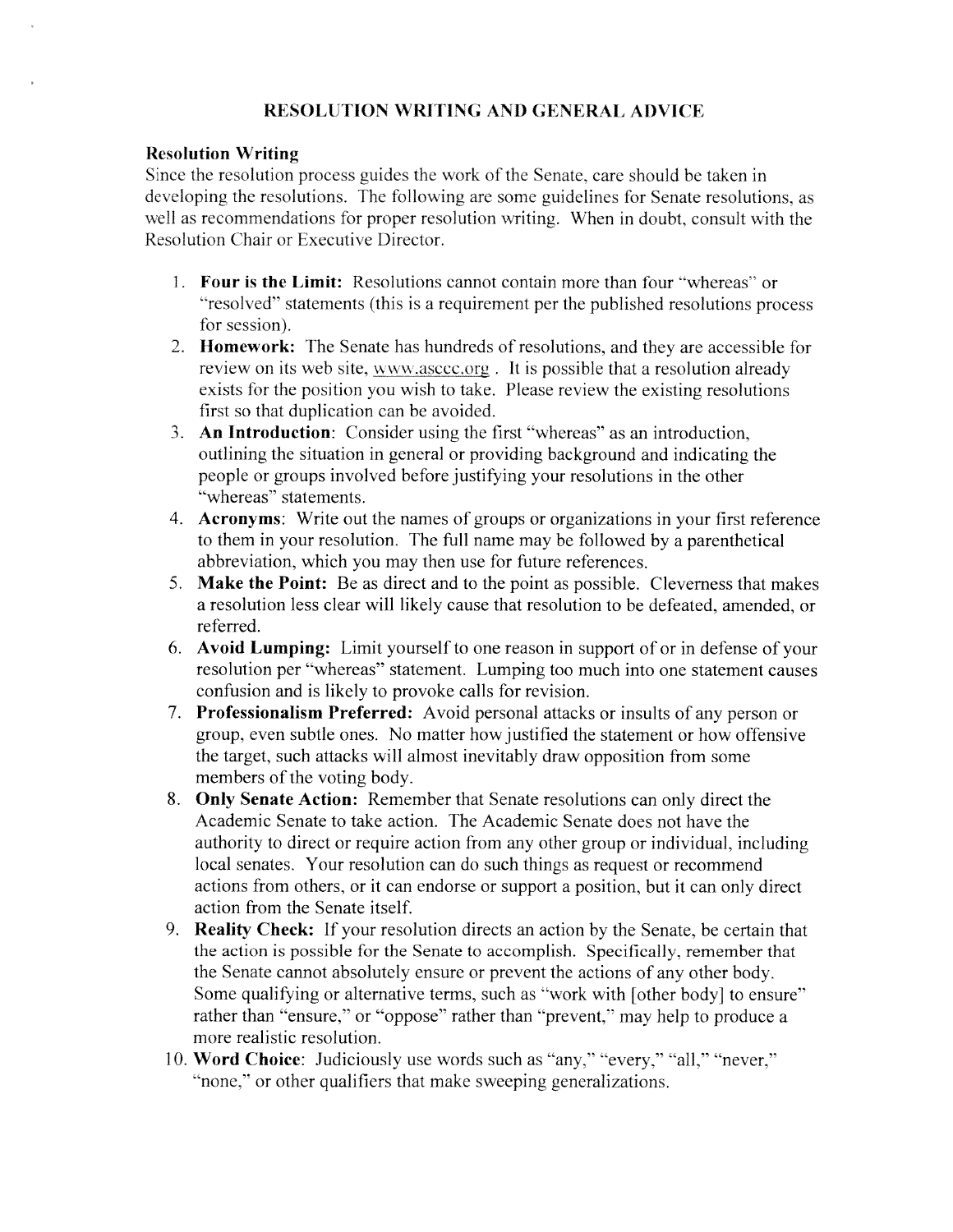- 11. Models: You may benefit from reading some past examples of resolutions for ideas about structuring and phrasing your resolution.
- 12. Resolution Title: Be sure that the title of the resolution accurately reflects the content of the resolution.
- 13. Citing Legislation: Cite the dates on stated legislation or regulations included in the resolution.
- 14. Facts: Resolutions are best received when the focus is on facts versus rhetoric.
- 15. Hard and Soft Copy: Resolutions and amendments submitted at session in soft copy must be accompanied by a hard copy (printed versions are fine).
- 16. Amendments: Amendments are made to the original resolution (the main motion).
- 17. Senate Papers: All of the Academic Senate adopted papers contain recommendations to local senates as well as to the state senate. These recommendations are considered to be directions to the field and are comparable to resolutions. Review the recommendations in Senate papers related to your topic to see if your issue has already been addressed.

#### **Advice on Wording for Resolutions**

The wording of an Academic Senate resolution is an important matter that can sometimes prove tricky or confusing. A resolution with controversial, unclear, or offensive wording can lead to prolonged debate on the session floor and can ultimately cause a resolution to be delayed and rejected, even when its ideas are worth approving. In order to help resolution writers avoid such frustrating experiences, the Resolutions Committee offers the following advice in order to help you avoid wording and issues that have raised objections in the past:

- **Recommend:** If using the word "recommend" within your resolution, be very  $\blacksquare$ clear and cautious about what you are recommending and to whom. Make certain that any recommendation is directed to a specific body with authority over the issue in question, and make certain that the Academic Senate has standing to make such a recommendation.
- **Ensure:** If using this term, be certain that the Senate has the power to fulfill the  $\bullet$ goal of your resolution. The Senate may not have the power to ensure many outcomes, especially on its own. In many cases, better phrasing might ask the Senate to work in cooperation with another group to ensure or to accomplish the outcome.
- Assert or Affirm: "Assert" and "affirm" imply that the Senate is taking a specific position on an issue, and these terms have often been used in resolutions relating to matters on which the Senate has not yet researched and developed a clear position. Be cautious about what stand you ask the Senate as a statewide body to take without proper discussion and foundation.

It may also be the case that the Senate has taken a contrary position to one you now expect to affirm. Please take some time to review the resolutions listed on the Academic Senate website to see if a prior position on your issue has been determined. After such a review, you then can decide if you want the Senate to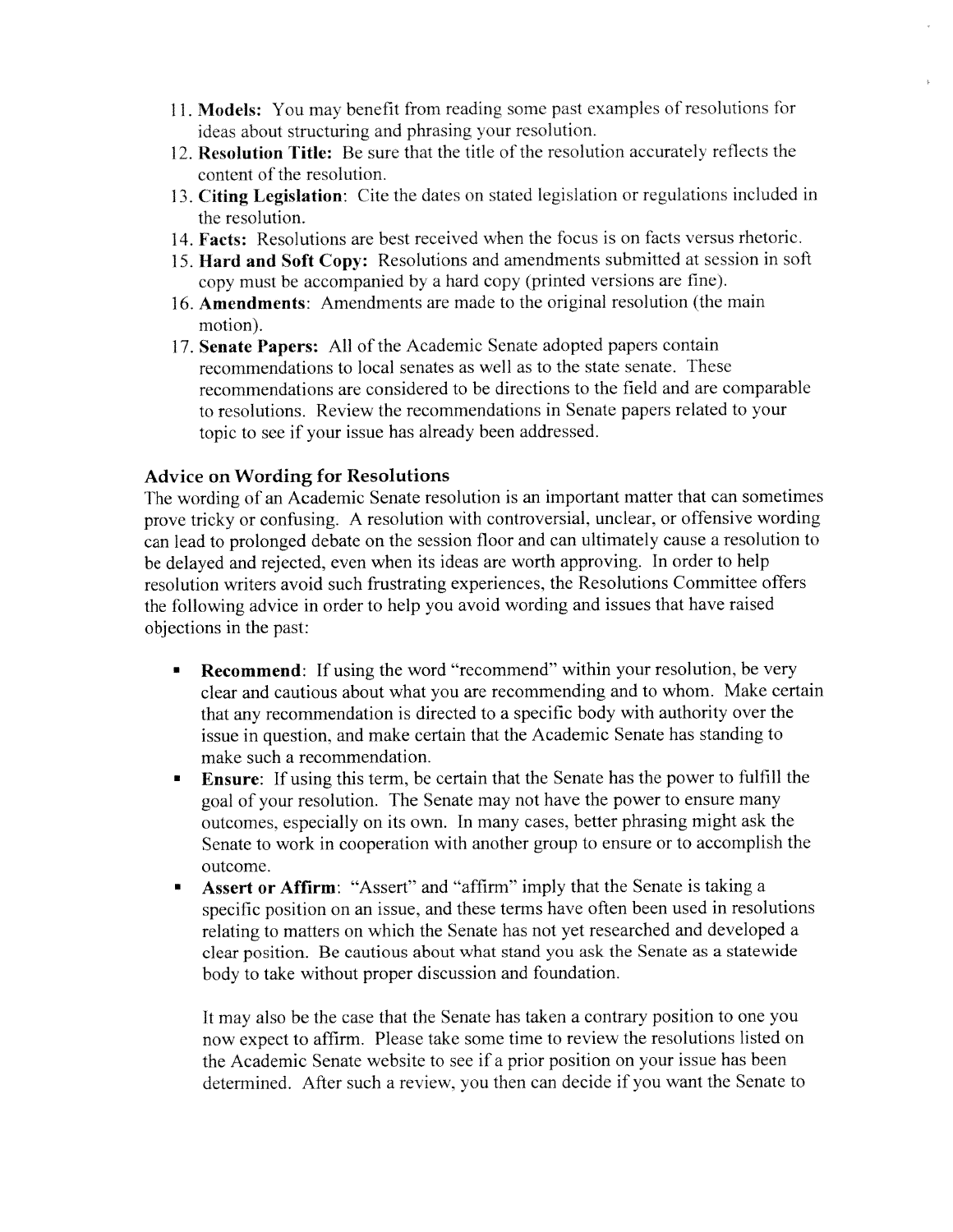take a new position on the issue because evidence or recent developments now indicate a need to reconsider. It is not necessary or recommended to affirm a previously stated position that remains valid.

- Reaffirm: If you ask the Senate to reassert a position, make certain that it is  $\blacksquare$ indeed a position that has been established previously and not an interpretation of or extrapolation from a previous Senate statement or document. In addition, make certain that such a reaffirmation is indeed necessary rather than repetitious. In general, reaffirming previous positions is discouraged due to the conflict that will arise if the body votes not to reaffirm.
- Require: As with "ensure," make certain that the Senate has the authority to  $\blacksquare$ require the action in question. In many cases, the Senate may not have the power to fulfill the action requested.
- **Support:** Directions to support local senates, other organizations, documents,  $\blacksquare$ students, and more, are acceptable as desired actions of the Senate. It is worth noting that the Academic Senate does not have the wherewithal to financially support individuals or organizations, but resolutions may direct the Senate to support funding from the state or other source for colleges, programs, students, etc.
- Work with: When directing the Senate to work with another official body, be  $\blacksquare$ certain that the body in question has appropriate involvement in or authority regarding the issue at hand. Often, the action "work with" is followed by another direction to accomplish something. Consider which is more important to the intent of your resolution: that the Senate work with another group or that the action is accomplished? Then word your resolution in the manner that best emphasizes the goal you most wish to accomplish.
- Verbs: At past Plenary Sessions, the following verbs sometimes have raised fewer issues and received less negative response than those listed above. As such, you might consider whether calling for one of these actions would make your resolution more likely to be well-received by the delegates:
	- 1. Urge
	- 2. Research
	- 3. Develop (a position, materials, a paper, etc.)
	- 4. Distribute
	- 5. Oppose
	- 6. Publish
	- 7. Survey
	- 8. Encourage
	- 9. Conclude
	- 10. Adopt
	- 11. Request
	- 12. Express
	- 13. Form
	- 14. Collect
	- 15. Communicate
	- 16. Recognize